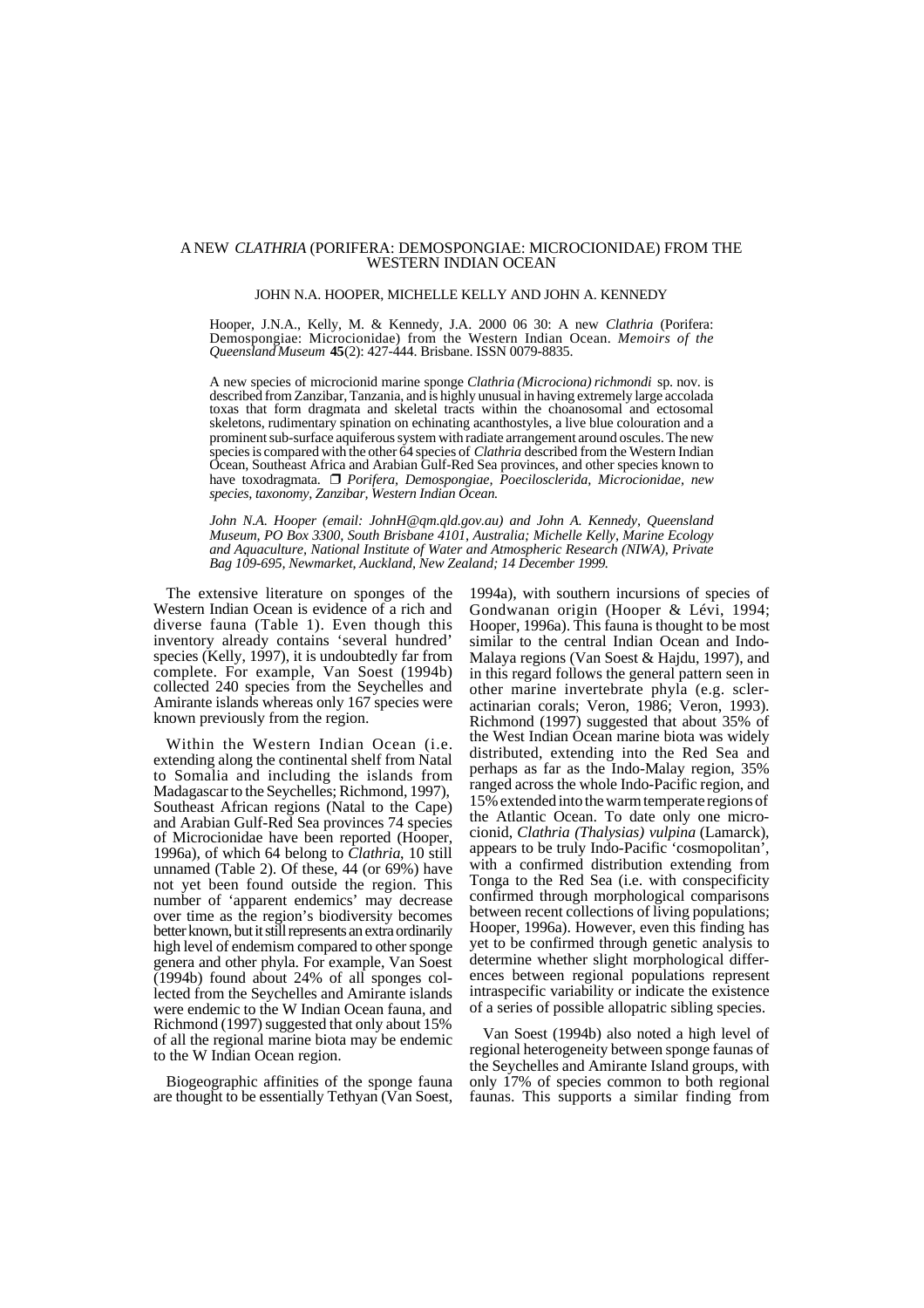| TABLE 1. Literature on the sponges of the Western Indian Ocean, Southeast Africa and Arabian Gulf-Red Sea |  |  |
|-----------------------------------------------------------------------------------------------------------|--|--|
| provinces.                                                                                                |  |  |

| Province                            | Locality      | Spongeliterature                                                                                                                                                                                                                                                                                                                                                                                                                                                                         |  |  |
|-------------------------------------|---------------|------------------------------------------------------------------------------------------------------------------------------------------------------------------------------------------------------------------------------------------------------------------------------------------------------------------------------------------------------------------------------------------------------------------------------------------------------------------------------------------|--|--|
| Coastal East Africa                 | Zanzibar      | Lendenfeld, 1897; Baer, 1905; Jenkin, 1908; Bur ton, 1959; Thomas, 1976a, 1979b; Pu lit-<br>zer-Finali, 1993; Kelly, 1997; Magnino & Gaino, 1998                                                                                                                                                                                                                                                                                                                                         |  |  |
|                                     | Tanzania      | Jenkin, 1908; Thomas, 1976a; Pu lit zer-Finali, 1993; Magnino & Gaino, 1998                                                                                                                                                                                                                                                                                                                                                                                                              |  |  |
|                                     | Mozambique    | Lévi, 1964; Thomas, 1979a, 1979c, 1980a, 1980b; Laghi et al., 1984; Schmidt et al., 1997                                                                                                                                                                                                                                                                                                                                                                                                 |  |  |
|                                     | Kenya         | Mar sden, 1975; Bruce, 1976; Thomas, 1981a; Vacelet et al., 1991; Pu lit zer-Finali, 1993                                                                                                                                                                                                                                                                                                                                                                                                |  |  |
|                                     | Somalia       | McCabe et al., 1982; Finamore et al., 1983; Hooper, 1996a                                                                                                                                                                                                                                                                                                                                                                                                                                |  |  |
|                                     | South Africa  | Ehlers, 1870; Carter, 1871; Gray, 1873; Vosmaer, 1880; Kirkpatrick, 1900, 1901, 1902a,<br>1902b, 1903, 1904, 1908, 1913; Sollas, 1908; Stephens, 1915; Burton, 1926, 1929, 1931, 1933b, 1936, 1958; Lévi, 1963, 1967; Dorojevic, 1967; Day, 1981; Schleyer,<br>1991; Pettit et al., 1993b; Rudi et al., 1993, 1994a, 1994b, 1995; Barkai et al., 1996;<br>Hooper et al., 1996; Samaai, 1997; Beukes et al., 1998; Koren Goldshlager et al., 1998;<br>McPhail et al., 1998                |  |  |
| Off shore East Africa               | Madagascar    | Bosraug, 1913; Decary, 1946; Lévi, 1956; Vacelet & Vasseur, 1965, 1966, 1971, 1977;<br>Vacelet, 1967a, 1967b, 1977; Vacelet et al., 1976; Ivanova et al., 1993; Hooper, 1996b                                                                                                                                                                                                                                                                                                            |  |  |
|                                     | Aldabra       | Lévi, 1961                                                                                                                                                                                                                                                                                                                                                                                                                                                                               |  |  |
|                                     | Comoros       | Sarà et al., 1993b; Pettit et al, 1993a, 1994a, 1994b                                                                                                                                                                                                                                                                                                                                                                                                                                    |  |  |
|                                     | Réunion       | Lévi, 1986; Aknin et al., 1996                                                                                                                                                                                                                                                                                                                                                                                                                                                           |  |  |
|                                     | Mauritius     | Thomson, 1868; Duncan, 1880; Topsent, 1890; Dendy, 1922; Van Soest, 1993                                                                                                                                                                                                                                                                                                                                                                                                                 |  |  |
|                                     | Saya de Malha | Dendy, 1922; Kolbasov, 1992                                                                                                                                                                                                                                                                                                                                                                                                                                                              |  |  |
|                                     | Seychelles    | Wright, 1881; Ridley & Dendy, 1887; Topsent, 1893a; Dendy, 1922; Lévi, 1961;<br>Thomas, 1973, 1979c, 1981b; Hooper & Krasochin, 1989; Ngoc Ho, 1990; James et al.,<br>1991; Venkateswarlu et al., 1991; Van Soest, 1994b; Van Soest et al., 1994; Trimurtulu<br>& Faulk ner, 1994; Hooper, 1996a; Pettit et al., 1997                                                                                                                                                                    |  |  |
|                                     | Amirante      | Carter, 1880; Ridley, 1884; Ridley & Dendy, 1887; Dendy, 1922; Van Soest et al., 1994;<br>Braekman et al., 1998                                                                                                                                                                                                                                                                                                                                                                          |  |  |
| Red Sea<br>NorthwestIndian<br>Ocean |               | Keller, 1889, 1891; Topsent, 1892; Row, 1911; Lévi, 1958, 1965; Bur ton, 1959; Delseth<br>et al., 1979; Sarà et al., 1979; Kashman et al., 1982, 1989; Mergner, 1982; Sokoloff et al.,<br>1982; Mebs. 1985; Carmely & Kashman, 1986; Vine, 1986; Gebreyesus et al., 1988; Ilan & Loya, 1988; Ilan & Loya, 1988; Ilan<br>Rinkevich et al., 1993; Rudi & Kashman, 1993; Kelly-Borges & Vacelet, 1995; Guo et<br>al., 1996, 1997a, 1997b; Ramadan, 1997; Beer & Ilan, 1998; Wörheide, 1998  |  |  |
|                                     | Ethiopia      | Isaacs et al., 1991                                                                                                                                                                                                                                                                                                                                                                                                                                                                      |  |  |
|                                     | Eritrea       | Hooper, 1996a                                                                                                                                                                                                                                                                                                                                                                                                                                                                            |  |  |
|                                     | Ara bian Sea  | Carter, 1869; Topsent, 1893b; Dendy, 1913, 1915, 1916a, 1916b, 1916c, 1922; Kumar,<br>1924a, 1924b, 1924c, 1925; Bur ton & Rao, 1932; Bur ton, 1959; Thomas, 1975, 1976b,<br>1979b, 1988, 1989; Rahim, 1979; Kamat et al., 1981; Patel et al., 1985; Kondracki &<br>Guyot, 1987; James et al., 1989; Parameswaran et al., 1989, 1992a, 1992b, 1994, 1997;<br>Kobayashi et al., 1992a, 1992b; Pettibone, 1993; Sarà & Bavestrello, 1995; Bavestrello et<br>al., 1996; Thomas et al., 1997 |  |  |
|                                     | Oman          | Sarà & Bavestrello, 1995; Bavestrello et al., 1996                                                                                                                                                                                                                                                                                                                                                                                                                                       |  |  |

sponge surveys of NW and NE Australian reefs (Hooper, 1994; Hooper et al., 1999), with the implication that taxonomic inventories of region al sponge faunas are largely incomplete, with possibly many new taxa remaining to be discovered within these highly heterogeneous and 'apparent endemic' regional populations. The present study describes one such species discovered during routine surveys of Zanzibar undertaken by MK as part of a project to produce an inventory of the marine fauna and flora and popular field guide to the region (Richmond, 1997).

Methods for preparation and examination of material are described by Hooper (1996a). Spicule measurements refer to (minimum-(mean) maximum) dimensions of lengths and widths taken from 25 random samples of each spicule category and are given in micrometres unless otherwise stated. Abbreviations: BMNH, The Natural History Museum, London; QM, Queensland Museum, Brisbane. MK is grateful to Dr Matthew Richmond for facilitating her participation in the East Africa marine surveys.

## SYSTEMATICS

## PORIFERA Grant DEMOSPONGIAE Sollas POECILOSCLERIDA Topsent MICROCIONINA Hajdu, Van Soest & Hooper MICROCIONIDAE Carter

#### **Clathria** Schmidt, 1862

*Clathria (Microciona)* Bowerbank, 1862 Refer to synonymy in Hooper (1996a)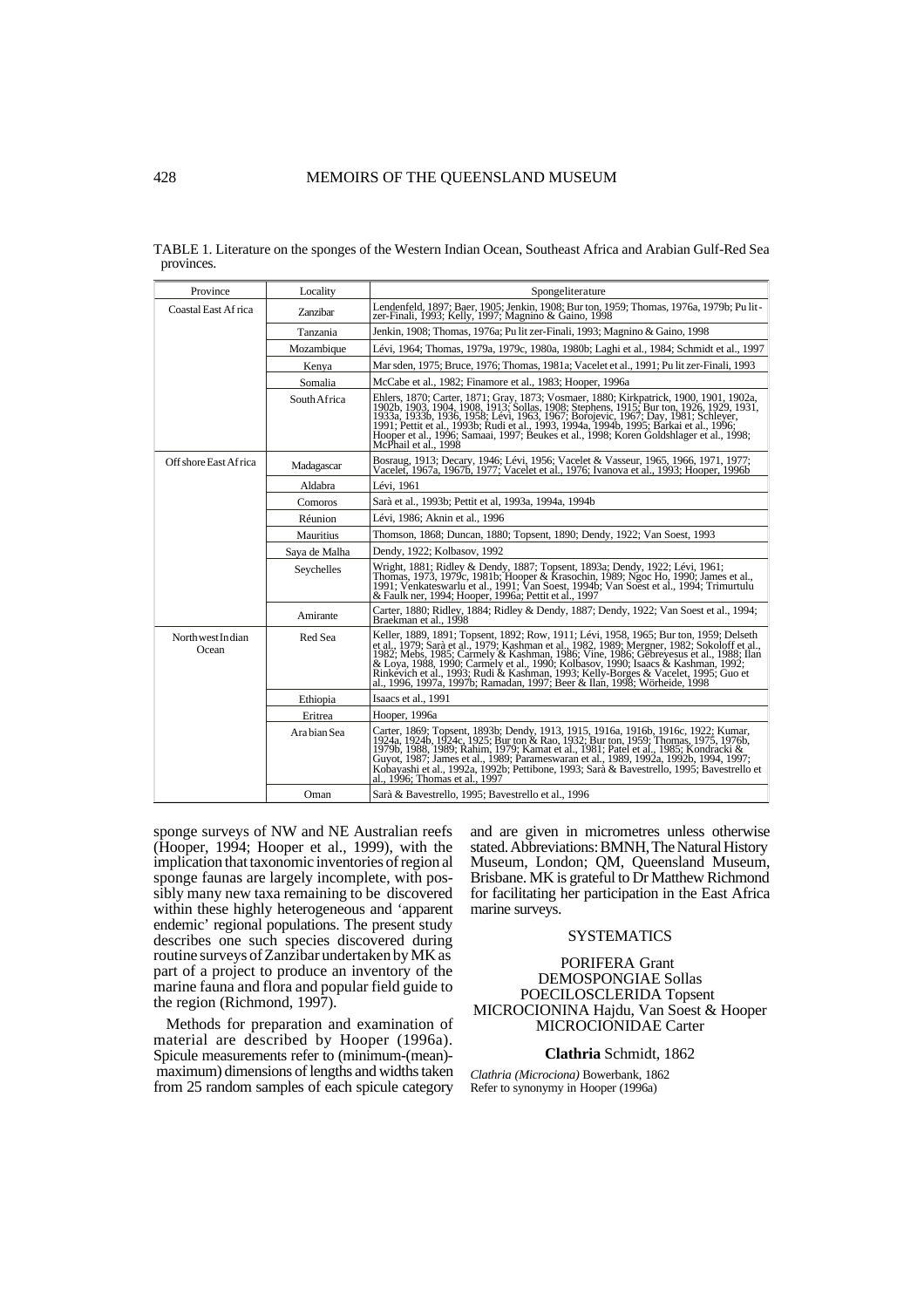# **Clathria (Microciona) richmondi** sp. nov. (Figs 1-4)

ETYMOLOGY. For Dr Matthew D. Richmond, Institute of Marine Sciences, Zanzibar, in recognition of his substantial contribution towards documenting the marine flora and fauna of the E African coastline (Richmond, 1997).

MATERIAL. HOLOTYPE. QMG306785 (fragment BMNH 1995.6.29.96). E side of Pange Sandbank Reef, Zanzibar Town, Unguja I., Tanzania, 6°10.0'S, 39°9.3'E, 10m depth, 7.viii.1995. coll. M. Kelly, SCUBA.

DISTRIBUTION. Known only from the fringing reefs off Zanzibar Town, Unguja Island, encrust ing dead coral substrate on a shallow fringing reef.

DESCRIPTION. *Shape*. Very thinly encrusting (0.2-0.7mm thick) in small patches (10-20cm diameter) or completely enveloping coral rubble. Colour. Royal blue with a violet tinge alive,

brownish-orange in ethanol.

*Oscules*. Large (up to 5mm diameter), raised on membraneous lip (approximately 4mm high), scattered over entire surface and with prominent, vein-like, radial subsurface drainage canals radi ating towards each oscule; oscules and drainage canals collapsed upon preservation.

*Texture and Surface Characteristics*. Slimy, very smooth, fleshy surface.

*Ectosome*. No special category of ectosomal spicules present, although choanosomal princip al styles arising from the underlying skeleton, standing perpendicular to the substrate, may pro trude a long way through the surface. Bundles of toxodragmata occasionally lie on the surface, although most of these appear to be confined below the peripheral skeleton.

*Subectosome*. Below the surface are plumose bundles of auxiliary subtylostyles, mostly run ning perpendicular and paratangential to, or occasion ally protruding through, the surface. These subectosomal skeletal bundles form stellate brushes associated with (or parallel to) the larger protruding choanosomal principal styles. Toxodragmata form thick bundles below the peripheral skeleton, resembling megasclere spicule tracts, lying tangential to the surface and scattered between the erect choanosomal principal styles.

*Choanosome.* Microcionid skeletal structure, with thin hymedesmioid basal layer of spongin fibre, approximately 50 thick, highly collagenous, granular, dark brown pigmented, with calcitic detritus embedded beneath; basal spongin with sparsely dispersed echinating acanthostyles embedded and standing perpendicular to substrate, and bulbous spongin fibre nodes up to 150 thick found only in thicker sections of the encrustation; each bulbous fibre node discrete, erect, without any anastomoses between adjacent nodes, and each with 1-5 choanosomal principal styles embedded and perpendicular to substrate, with spicules diverging slightly, becoming plumose towards surface and protruding up to 350 through ectosome; smaller echinating acanthostyles confined mostly to hymedesmioid basal spongin fibre, rarely seen on bulbous fibre nodes; conversely, principal styles only seen on bulbous fibre nodes and not on hymedesmioid basal fibres. Dense horizontal bands of accolada toxodragmata (up to 70 thick) occur about midway through the choanosomal skeleton cross-section, and also in the ectosomal region, lying on or below the surface; few single toxas observed in the mesohyl mostly comprising wing-shaped forms, whereas most toxas forming dragmata. Palmate isochelae moderately abundant within mesohyl; collagen within mesohyl dense, relatively smooth, moderately heavily pigmented orange-brown; choanocyte chambers elongate-oval, up to 40x12.

*Megascleres.* Choanosomal principal styles and subtylostyles very long, slender, slightly curved near basal end, long tapering fusiform points, base either slightly constricted or non-tylote, smooth or very occasionally with anisoxeote terminations. Length  $178-(403.7)-622$ , width  $6-(10.2)-12.$ 

Subectosomal auxiliary subtylostyles very long, very slender, straight, fusiform points, with well developed, entirely smooth subtylote bases. Length 198-(351.5)-428, width 2-(3.8)-5.

Echinating acanthostyles relatively uncommon, short, slender, straight or very slightly curved at centre, fusiform-pointed, with moderately well developed basal constriction; shaft and base with vestigial granular spines confined mainly to basal half of spicule. Length 58-(89.6)-134, width  $3-(5.4)-8.$ 

*Microscleres*. Palmate isochelae moderately common, well-silicified, with thick, well developed alae comprising over 70% of spicule length. Length 14-(15.2)-17.

Toxas in two forms: Accolada toxas extremely abundant, exceptionally long and very slender, with slight central curvature and straight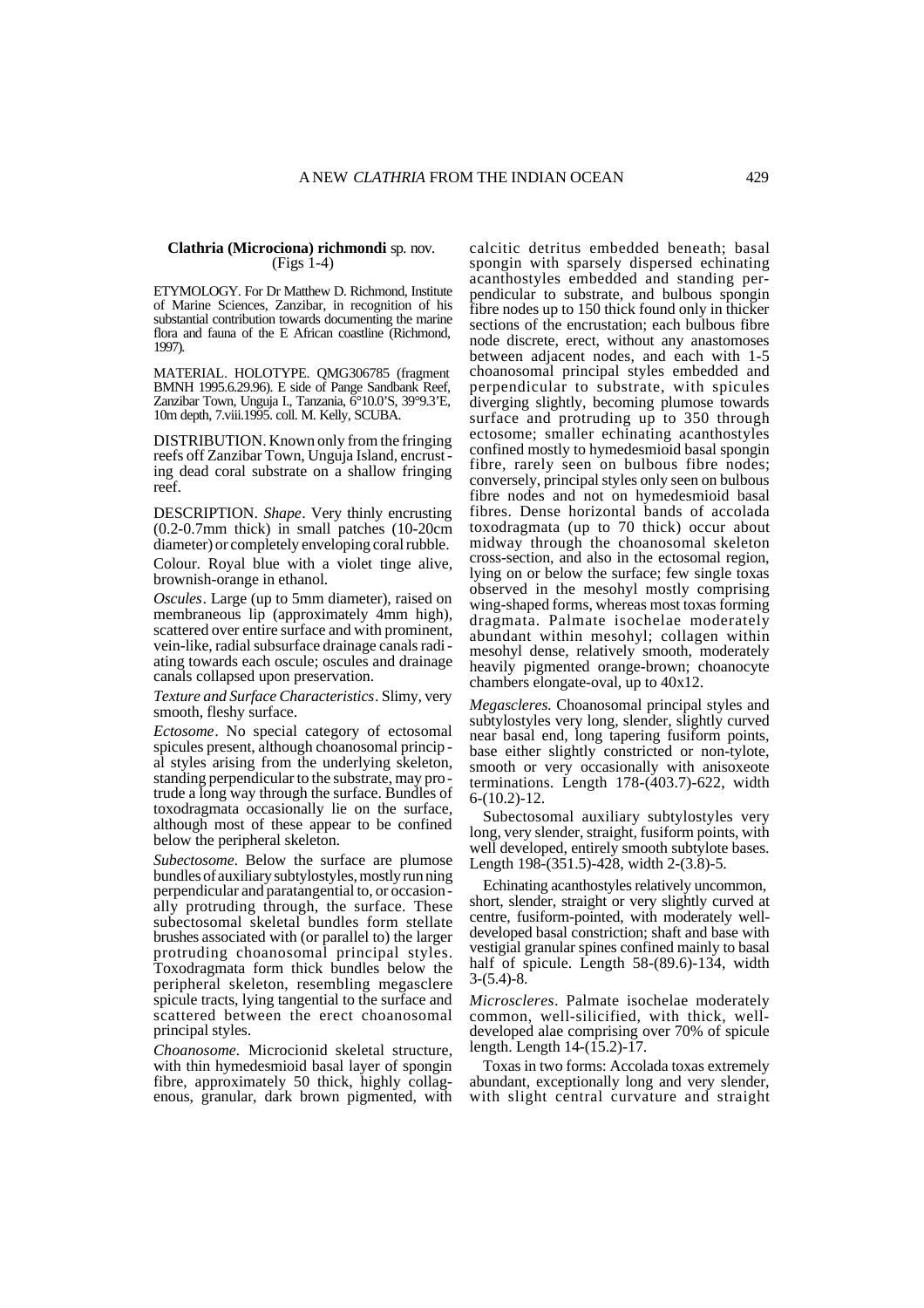

FIG. 1. Megascleres from *Clathria (Microciona) richmondi* sp. nov. (holotype QMG306785). A-B, Choanosomal principal style and subtylote base. C-E, Larger echinating acanthostyle, base and shaft, illustrati ng mostly smooth, tuberculate ornamentation. F-H, Smaller echinating acanthostyle, base and shaft with rudimentary small spines. I-J, Subectosomal auxiliary subtylostyle and smooth base.

(non-reflexed) arms, invariably forming toxodragmata. Length 262-(501.3)-975, width 1.5- (1.9)-2.0. Shorter toxas present but uncommon, intermediate between wing-shaped and accolada in morphology, with slight to moderate central curvature, slightly reflexed arms; found in toxodragmata together with accolada toxas and also occasionally singly within the mesohyl. Length 84-(114.8)-154, width 0.8-(1.04)-1.5.

REMARKS. *Clathria (Microciona) richmondi* sp. nov. is unusual in having 1) huge accolada toxas in dragmata, forming dense bands both within the mesohyl and lying tangential to the surface; 2) a second, less common and much smaller form of toxas, intermediate between wing-shaped and accolada morphology, scatter ed singly within the mesohyl;  $3)$  a skeleton composed of hymedesmioid basal spongin fibres in thinner sections and microcionid bulbous spongin fibre nodes in thicker parts of the

skeleton, each node with one or few choanosomal principal styles perpendicular to the surface; 4) relatively uncommon echinating acanthostyles, with rudimentary spination, apparently confined to the hymedesmioid basal skeleton; and 5) distinctive field characteristics including a royal blue colour, large oscules with a prominent raised 'lip' and prominent subsurface drainage canals radiating towards each oscule. Although individ ually these distinctive characters are not unique amongst known species of *Clathria*, in combination they clearly differentiate the Zanzibar species from others.

1) Microsclere morphology, including toxas, appears to be a relatively consistent and useful character to differentiate between similar species (Hooper, 1996a). Six species of *Clathria* have been recorded with accolada toxas forming toxodragmata (*C. (Thalysias) cactiformis* (Lamarck), *C. (Microciona) densa* (Burton),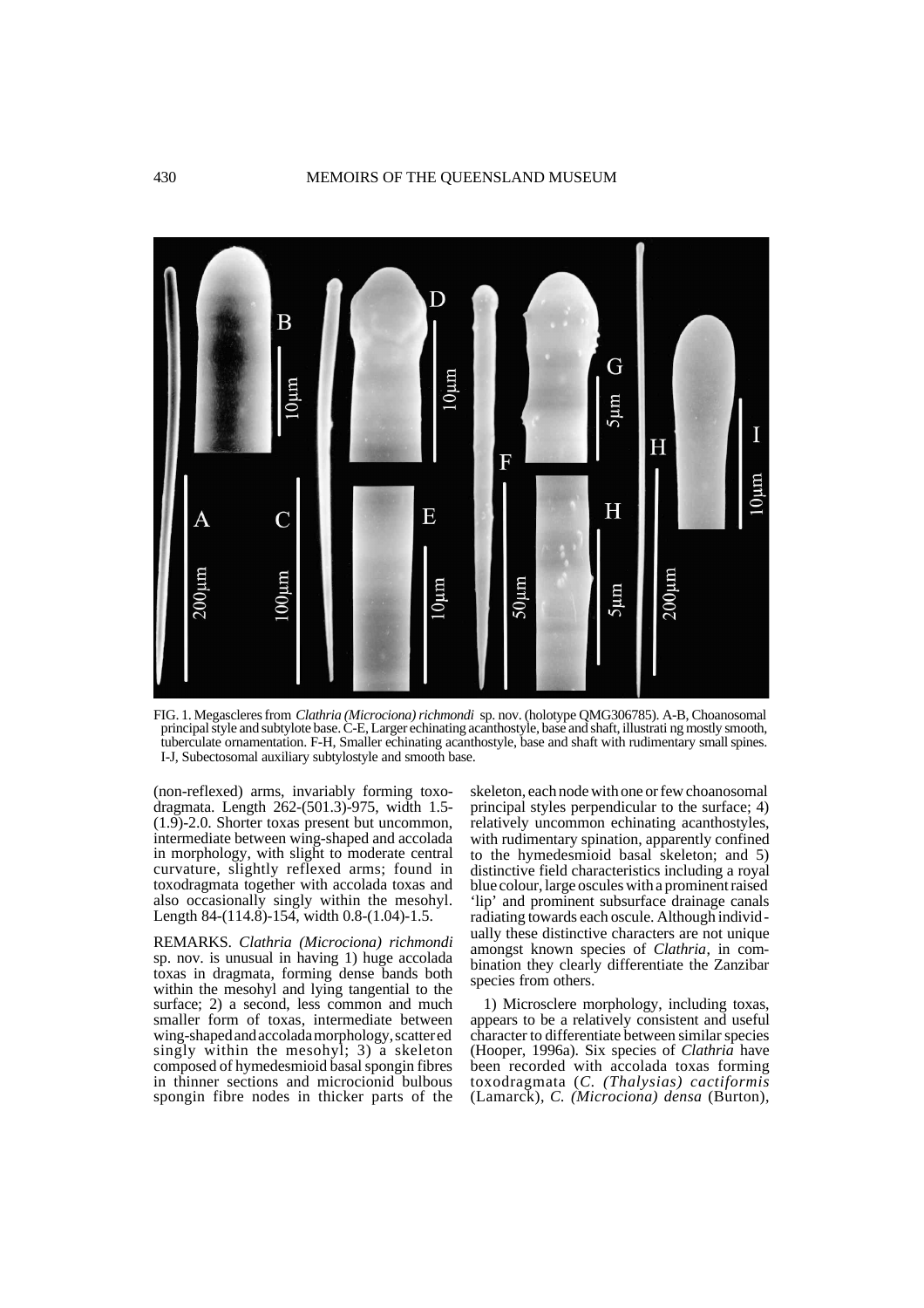

FIG. 2. Microscleres from *Clathria (Microciona) richmondi* sp. nov. (holotype QMG306785). A, Longer accolada toxas. B, Smaller toxas, intermediate between wing-shaped and accolada forms. C, Palmate isochelae.

*C. (T.) lendenfeldi* Ridley & Dendy, *C. (T.) oxitoxa* Lévi, *C. (Axociella) thetidis* (Hallmann) and *C. (T.) vulpina* (Lamarck) (Hooper, 1996a)); refer to Table 2 for known distributions. In *C. richmondi* the accolada toxas are exceptionally large compared to most species of *Clathria* (262-975 long), and also form very prominent bands within the skeleton. By comparison, those of *C. (T.) cactiformis* are 8-355 long, *C. (M.) densa* (205-305), *C. (T.) lendenfeldi* (7-361) and *C. (T.) vulpina* (8-200), and are scattered throughout the skeleton in loose bundles not forming skeletal tracts. In contrast, accolada toxas of *C. (A.) thetidis* and *C. (T.) oxitoxa* are much larger than those of *C. (M.) richmondi* (175-1280 and 170-3000 long, respectively), and moreover those of *C. (T.) oxitoxa* also form skeletal tracts within the skeleton (Lévi, 1963). In this regard *C. oxitoxa* is most similar to *C. richmondi*, although all three taxa differ in virtually every other respect (see redescription of *C. oxitoxa* below and *C. thetidis* in Hooper (1996a)).

2) Many species of *Clathria* have two toxa morphologies, and this feature is probably of little diagnostic importance above the species level. Of the species mentioned above only *C. densa* and *C. vulpina* lack both morphologies of toxas.

3) Hymedesmioid – microcionid skeletal structure has been used in the past as a primary diagnostic character for several nominal microcionid genera (e.g. *Axocielita* de Laubenfels, *Hymantho* Burton, *Lepto clathria* Topsent), although this view is no longer widely held (Van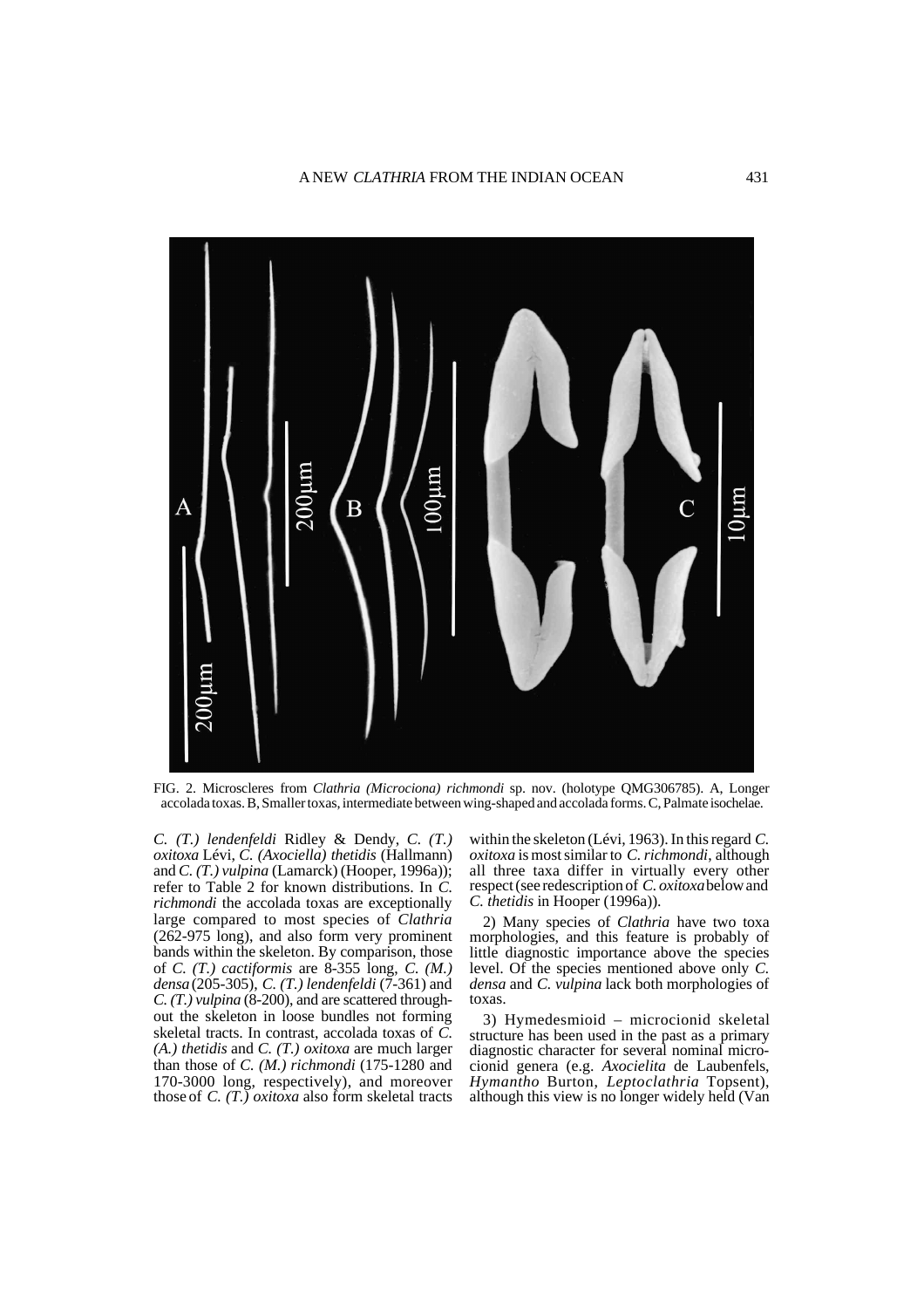Soest, 1984; Hooper, 1996a). Within *Clathria* these species are now placed in either the subgenera *Microciona* or *Thalysias*, depending on whether ectosomal specialisation is absent or present, respectively. Worldwide there are hundreds of encrusting microcionid species with hymedesmioid and/or microcionid spongin fibre skeletons and a mineral skeleton composed of perpen dicular and/or plumose spicule tracts, of which 22 occur in this region (Table 2; species anno tated  $(2)$ ).

4) The presence or absence of echinating spicules, the degree to which they are smooth or spined, and the morphology of spines have been used as generic characters within Microcion idae at one time or another (e.g. *Anaata* de Laubenfels, *Axociella* Hallmann, *Folitispa*  de Laubenfels, *Isociella* Hallmann, *Ophlitaspongia* Bowerbank, *Paratenaciella* Vacelet & Vasseur, *Tenaciella* Hallmann). The absence of echinating megascleres remains a valid diagnostic character (at the subgeneric level) for some taxa (e.g. *Isociella*, *Axociella*, *Ophlita spongia*), by virtue of the consistent combination of this feature and the possession of unusual skeletal structures characterising each of the taxa (Hooper, 1996a; Howson  $&$ Chambers, 1999). Within *Clathria* s.s. there are also several species that have lost

echinating spicules (e.g. *C.* (*C.*) *paucispicula* (Burton), *C.* (*T.*) *craspedia* Hooper). By comparison, the absence (loss), rudimentary development and shape of spines on echinating spicules vary widely amongst the many hundreds of species of *Clathria*, although these features appear to be consistent at the species level (e.g. *C.*  (*M.*) *aceratoobtusa* (Carter) with virtually



FIG. 3. Skeletal structure of *Clathria (Microciona) richmondi* sp. nov. (holotype QMG306785). A, Hymedesmioid-microcionid basal skeleton with tracts of auxiliary subtylostyles lying in multispicular bands within the choanosome. B, Erect echinating acanthostyles (mostly smooth) perpendicular to the hymedesmioid basal skeleton.

smooth spicules, *C.* (*C.*) *kylista* Hooper & Lévi with rudimentary spination, *C.* (*T.*) *dubia* (Kirkpatrick) with large, heavy spines). Within this continuum *C. richmondi* is most similar to the *C. kylista* condition.

5) As far as can be ascertained from the literature and from personal experience with the Microcionidae of the Indo-Pacific no other species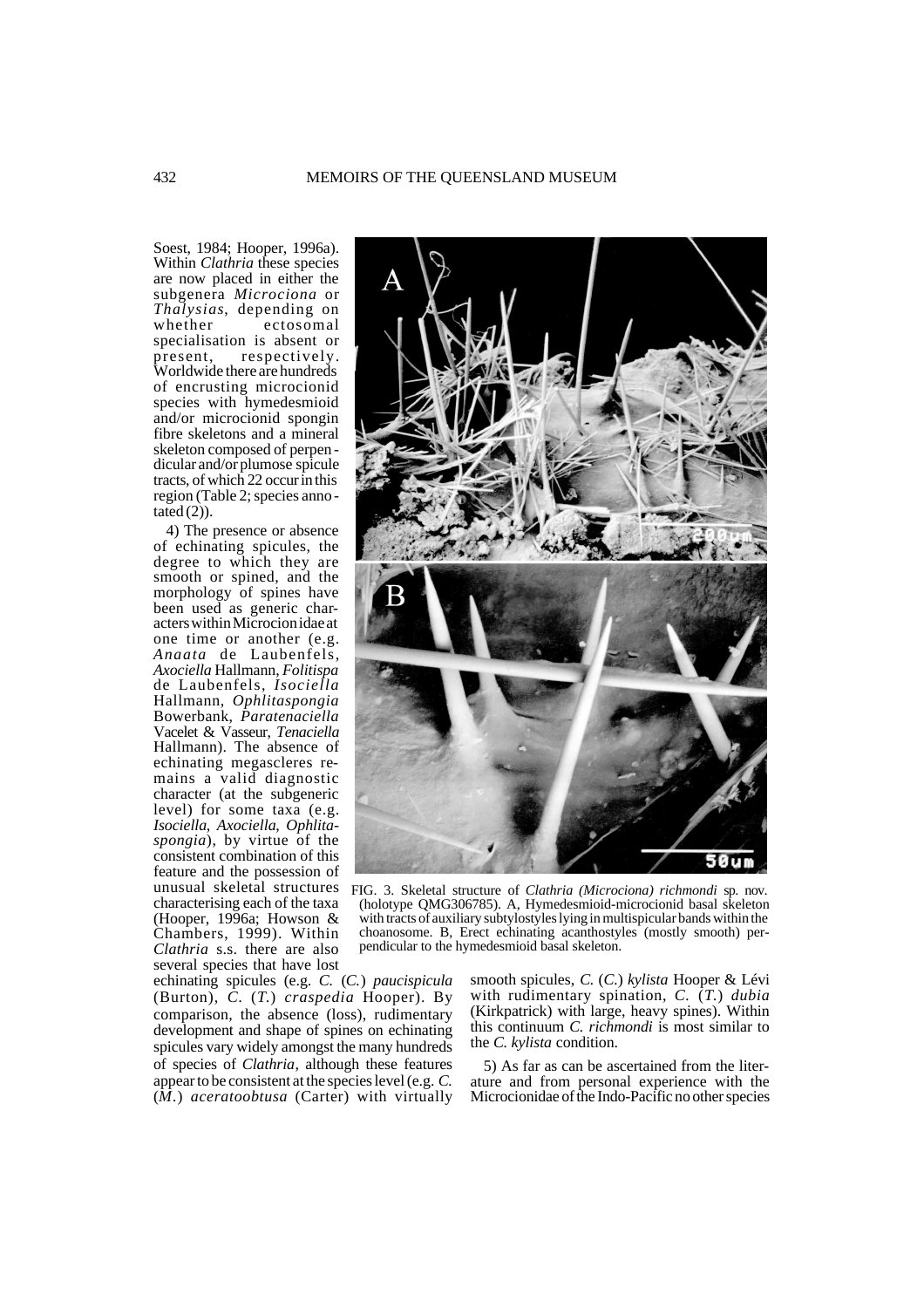has a deep royal blue colour in life, but the importance of this character is limited by the lack of good knowledge of their living characters, most taxa known only from preserved specimens. Prominent raised oscules and a subsurface water canal system (radiating towards the oscules and producing a stellate surface pattern) are features common to many encrusting sponges (in which the aquiferous system is marginalised onto the external surface by virtue of the reduced choano somal thickness), whereas in many microcionids this drainage system often has a different pigmentation from the adjacent ectosome.

Of the 64 species of *Clathria* recorded from the Western Indian Ocean, Southeast Africa and Arabian Gulf-Red Sea provinces 19 have accolada toxas (Table 2; species annotated (1)). Most of these species differ substantially from *C. richmondi* in major features such as growth form, skeletal structure, spicule geometries, spicule sizes, possession of specialised ectosomal skeleton (i.e. *Thalysias* condition) etc., whereas in 5 species these differences are more subtle.

*Clathria* (*T.*) *oxitoxa* Lévi (1963) is erect, bushy, flattened lamellate branches, yellow alive; skeleton plumo-reticulate with fibres irregularly cored by very large principal styles and bundles (dragmata) of large oxeote toxas scattered throughout the sponge skeleton; ectosomal skeleton with plumose brushes of both ectosomal and subectosomal styles; principal styles regularly curved, with smooth non-tylote bases  $(450-800x35-40)$ ; subectosomal auxiliary subtylostyles with microspined bases (350-500x9); ectosomal auxiliary subtylostyles similar (100-150x4); echinating acanthostyles entirely spined with large spines (75-90x10); palmate isochelae in 2 size classes (6 and 13-14); accolada toxas nearly oxeote, ranging from hair-like and faintly curved arms (170-250x0.5-1), thickly oxeote with straight arms (750-1300x4-7) and extremely long oxeotes with straight arms and only slight central curvature (2400-3000x 10-11); smaller wing-shaped toxas with large central curvature  $(35-40x0.5)$ . This species is most similar to *C. (M.) richmondi* in having exceptionally large accolada toxas in dragmata forming skeletal bands, but differs significantly in its live colouration, growth form, skeletal structure and the geometry and size of all spicules (in particular the huge upper size range of accolada toxas).

*Clathria (M.) densa* (Burton, 1959) is massive, dense choanosomal skeleton with semi-plumose ascending spongin fibres cored by principal styles, interconnected by few transverse fibres and spicule tracts; dense ectosomal skeleton of auxiliary subtylostyles; principal styles with subtylote spined bases  $(175-298x18-35)$ ; subectosomal auxiliary subtylostyles with thick spined bases (130-275x4-8), echinating acanthostyles thick, slightly curved, heavily spined with aspinose neck (118-156x9-16); palmate isochelae (9-13); hair-like accolada toxas, distinctly sinuous and raphidiform forming dragmata (205-305x 0.5-1.5). This species is a borderline case between the subgenera *Microciona* and *Clathria* given that its choanosomal skeleton is a well-developed microcionid architecture that is verging on reticulate given the existence of vestigial inteconnecting fibres and spicule tracts. It also differs from *C. (M.) richmondi* in spicule geometry, spicule sizes, and absence of smaller wing-shaped toxas: in fact the two species are only similar in possessing accolada toxas forming dragmata.

*Clathria* (*C.*) *inhacensis* Thomas (1979b) is thinly encrusting, surface conulose; ectosome reduced; choanosomal skeleton reticulate, with well developed ascending primary fibres cored by plumose tracts of principal styles, interconnected by thinner transverse fibres in which few spicules are found and fully embedded with in fibres, and both echinated by acanthostyles; subtylostyles interstitial and in brushes arising from tips of main fibres; principal styles with smooth bases (121-172x4-5); subectosomal sub tylostyles with smooth bases (124-181x 2-4); echinating acanthostyles with variably spined shaft and spined bases (41-58x3-5); palmate isochelae  $(8-10)$ ; accolada toxas hair-like  $(110-145x0.5-1.5)$ . This species clearly sits within subgenus *Clathria* given its possession of a reticulate skeletal architecture. It also differs significantly from *C. (M.) richmondi* in spicule geometry, spicule size and absence of toxo dragmata.

*Clathria* (*T.*) *longitoxa* (Hentschel, 1912) ranges from thinly encrusting to massive growth form; hymedesmioid to closely reticulate skeleton of stout fibres, with larger and smaller principal styles coring fibres in plumose arrange ment, echinated by acanthostyles; subectosomal auxiliary subtylostyles scat tered; principal styles curved with smooth non-tylote bases (592-840x 22-26); smaller principal styles with subtylote granular bases  $(120-408x 8-20)$ ; subectosomal auxiliary subtylostyles with faintly microspined bases (430-584x4-9); ectosomal auxiliary subtylostyles similar (190-320x3-5); echinating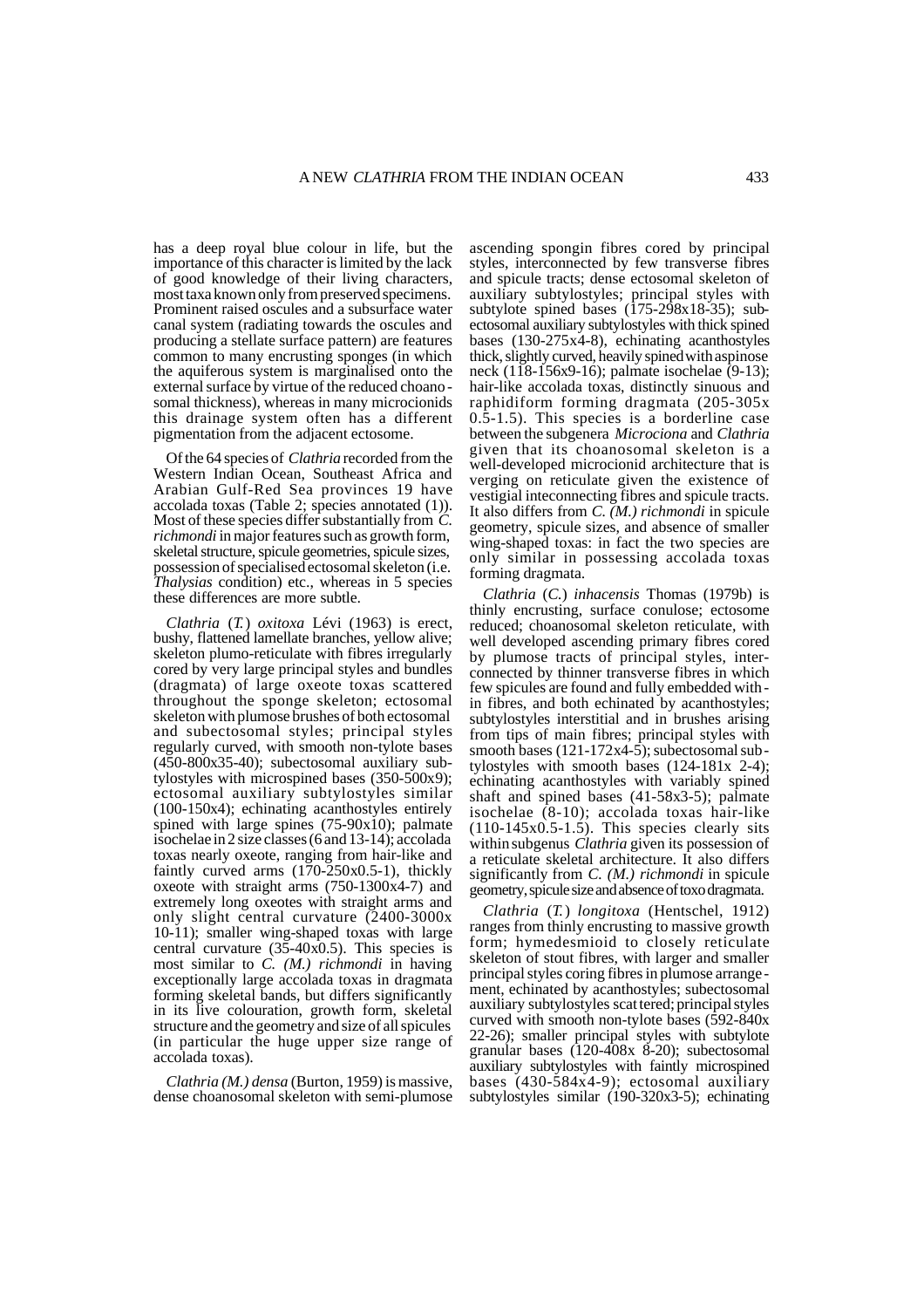acanthostyles evenly spined with spined points (64-80x 6-7); palmate isochelae (12-20); accolada toxas with central U-bend and straight arms (400-820x1-2). This species differs from *C. (M.) richmondi* in most respects, showing similarities only in growth form, skeletal structure and possession of accolada toxas.

*Clathria* (*C.*) *oculata* Burton (1933a) has an erect branching anastomosing growth form, drab colouration with tinges of occasional purple; skeletal architecture composed of a subisodictyal reticulation of spongin fibres fully cored by principal styles and evenly echinated by acanthostyles; principal styles with smooth non-tylote bases (140-7); subectosomal auxiliary subtylostyles with smooth bases (160x3); echinating acanthostyles evenly spined with small spines (65x4); accolada toxas slightly curved (160 long); palmate isochelae very small (6 long). This species is only similar to *C. (M.) richmondi* in possessing accolada toxas, differing in most other features.

In addition to these species there are three unnamed species described from Mada gascar by Vacelet & Vasseur  $(1971)$  showing similarities to *C. richmondi* in the morphology of their accolada toxas, skeletal structure and growth form, although differing in most all other characters.

*Clathria (T.*) sp. 4 (Vacelet & Vasseur, 1971; see Table 2) is thinly encrusting, yellow alive; choanosomal skeleton microcionid with columns of fibres cored by principal styles and acanthostyles; ectosomal specialisation with some surface brushes but these are not thick; principal styles very slightly subtylote, smooth bases

FIG. 4. Ectosomal skeleton of *Clathria (Microciona) richmondi* sp. nov. (holotype QMG306785). A, Bundles of subectosomal auxiliary subtylo-

styles paratangential to and protruding through the surface, loosely associated with erect principal styles. B, Toxodragmata (bundles of accolada toxa) lying on or close to the surface.

> (130-440x6-12); subectosomal auxiliary subtylostyles with smooth bases (150-320x4); ectosomal auxiliary subtylostyles with microspined bases (110-200x3); echinating acanthostyles slightly subtylote, poorly developed spines (55-60x5); palmate isochelae in 2 size classes, the smaller contort (5 and 12.5 long); accolada toxas nearly

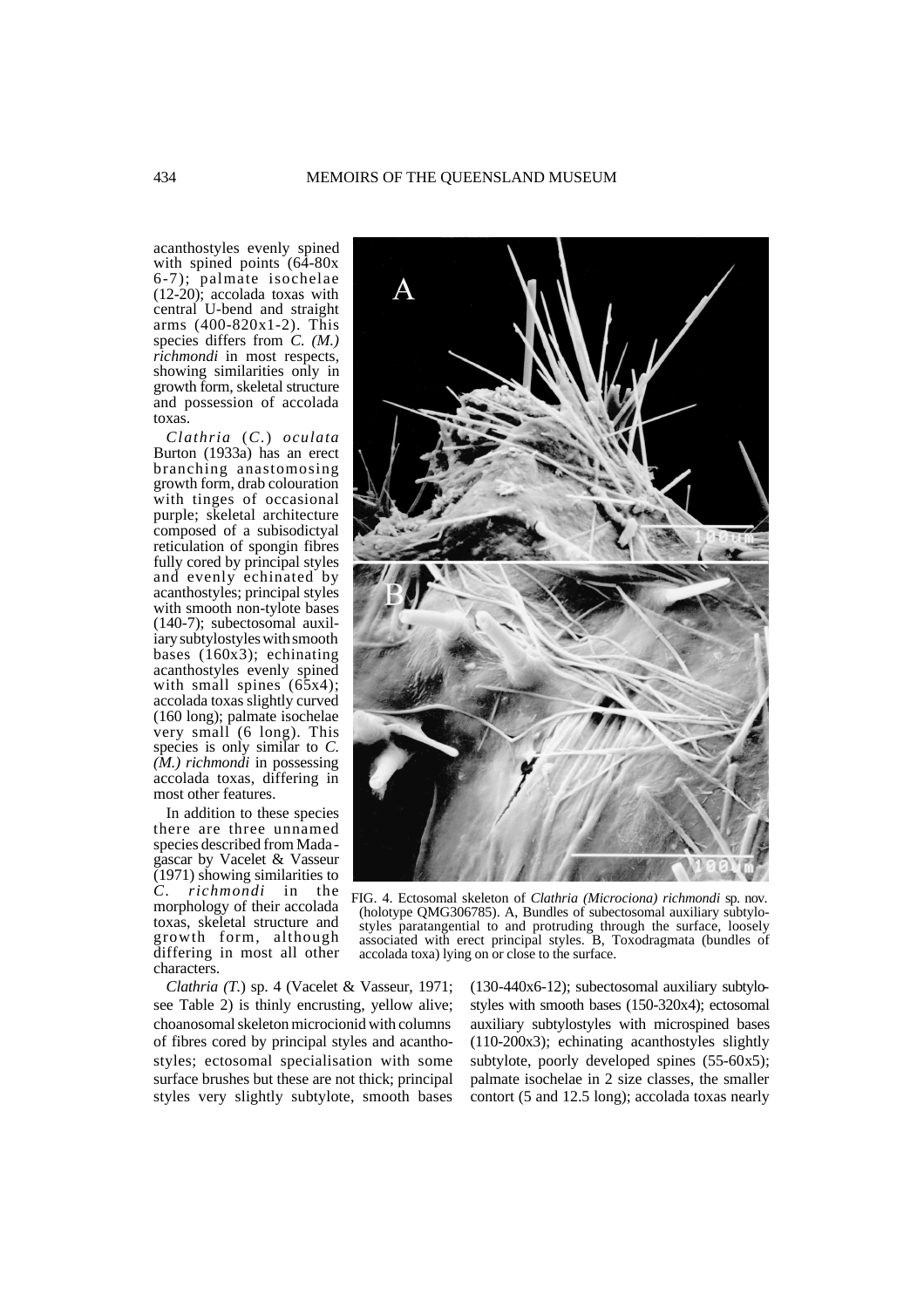TABLE 2. List of *Clathria* species recorded from the Western Indian Ocean, Southeast Africa and Arabian Gulf-Red Sea provinces. Refer to Hooper (Hooper, 1996a) for full synonymy and taxonomic references. Annotation:  $1 =$  species with accolada toxas;  $2 =$  encrusting species with hymedesmioid-microcionid skeletal structure; 3 = identification has yet to be confirmed from examination of voucher specimen; 4 = identification unconfirmed, specimen voucher material missing;  $5 = new$  combination;  $6 =$  currently unrecognisable.

| Current taxonomic<br>assignment                              | Published name                                                                                                    | Author                                                                                      | Western Indian Ocean<br>records                           | Other known distribution                                                                                      |
|--------------------------------------------------------------|-------------------------------------------------------------------------------------------------------------------|---------------------------------------------------------------------------------------------|-----------------------------------------------------------|---------------------------------------------------------------------------------------------------------------|
| C. (Thalysias) abietina<br>(Lamarck)                         | C. aculeata Ridley                                                                                                | Burton (1959),<br>Vacelet et al. (1976, 1977)                                               | Red Sea, S Arabian coast,<br>Madagascar                   | Tropical Australia, central<br>NW Pacific, Philippines                                                        |
| C. (Microciona) affini s<br>(Carter)                         | M. affinis Carter                                                                                                 | <b>Burton</b> (1959)                                                                        | S Arabian coast, Zanzibar                                 | Gulf of Manaar                                                                                                |
| C. (Thalysias)<br>amirantiensis Hooper <sup>1</sup>          | Colloclathria ramosa<br>Dendy (preocc.)                                                                           | Dendy (1922),<br>Hooper (1996)                                                              | Amirante, Coëtivy,<br>Seychelles                          |                                                                                                               |
| C. (Thalysias) anomal a<br>$(Burton)$ <sup>1</sup>           | R. anomala Burton                                                                                                 | <b>Burton</b> (1933)                                                                        | S South Africa                                            |                                                                                                               |
| C. (Thalysias) anonyma<br>(Burton) <sup>2</sup>              | M. anonyma Burton                                                                                                 | <b>Burton</b> (1959)                                                                        | Zanzibar                                                  |                                                                                                               |
| C. (Clathria) arbuscul a<br>(Row)                            | Ophlitaspongia arbuscul a<br>Row, <i>O. horrida</i> Row                                                           | Row (1911)                                                                                  | Red Sea                                                   |                                                                                                               |
| C. (Microciona)<br>atrasanguinea<br>(Bowerbank) $^2$         | M. atrasanguinea<br>Bowerbank                                                                                     | Carter (1880),<br>Dendy (1922),<br>Burton & Rao (1932),<br>Lévi (1965),<br>Van Soest (1993) | Sey chelles, Red Sea, Ara-<br>bian Sea, Mauritius         | Caribbean, NE Atlantic,<br>Mediterranean, coast of<br>India, Gulf of Manaar,<br>Bay of Bengal, Andaman<br>Sea |
| C. (Clathria) axociona<br>Lévi                               | C. axociona Lévi                                                                                                  | Lévi (1963)                                                                                 | S South Africa                                            | Namibia                                                                                                       |
| C. (Thalysias) cactiformi s<br>(Lamarck) <sup>1</sup>        | Rhaphidophlus typicus<br>(Carter), C. (T.)<br>cactiformis (Lamarck),<br>Rhaphidophlus sp. 2;<br>Vacelet & Vasseur | Vacelet et al. (1971, 1976,<br>1977), Hooper (1996)                                         | Madagascar, Somalia, E<br>Africa, Sey chelles, Red<br>Sea | S, W & E coasts of Aus-<br>tralia                                                                             |
| ? C. (Clathria) caespes<br>$(Ehlers)$ <sup>o</sup>           | Scopalina caespes<br>(Ehlers)                                                                                     | Hooper (1996)                                                                               | S South Africa                                            |                                                                                                               |
| C. (Wilsonella)<br>cercidochela Vacelet &<br>Vasseur         | Clathriopsamma<br>cercidochela Vacelet &<br>Vasseur                                                               | Vacelet et al. (1971, 1977)                                                                 | Madagascar                                                |                                                                                                               |
| C. (Clathria) conica Lévi                                    | C. conica Lévi                                                                                                    | Lévi (1963)                                                                                 | S South Africa                                            | ÷,                                                                                                            |
| C. (Thalysias)<br>cullingworthi Burton                       | C. cullingworthi Burton                                                                                           | <b>Burton</b> (1931)                                                                        | Natal                                                     |                                                                                                               |
| C. (Clathria) dayi Lévi                                      | C. dayi Lévi                                                                                                      | Lévi (1963)                                                                                 | S South Africa                                            | $(?$ Korea $^3)$                                                                                              |
| C. (Thalysias)<br>delaubenfelsi (Lévi)                       | Rhaphidophlus<br>delaubenfelsi Lévi                                                                               | Lévi (1963)                                                                                 | S South Africa                                            |                                                                                                               |
| C. (Microciona) densa<br>$(Burton)^{1}$                      | M. densa Burton                                                                                                   | <b>Burton</b> (1959)                                                                        | S Arabian coast                                           | ÷,                                                                                                            |
| C. (Clathria) elastica Lévi                                  | C. elastica Lévi                                                                                                  | Lévi (1963)                                                                                 | S South Africa                                            | $\overline{a}$                                                                                                |
| C. (Axociella) fauroti<br>(Topsent)                          | Axosuberites fauroti<br>Topsent                                                                                   | <b>Topsent</b> (1893)                                                                       | Gulf of Aden                                              | ÷,                                                                                                            |
| C. (Thalysias) flabellata<br>(Burton)                        | Rhaphidophlus flabellata<br>Burton                                                                                | <b>Burton</b> (1936)                                                                        | S South Africa                                            | $\frac{1}{2}$                                                                                                 |
| C. (Clathria) foliascens<br>Vacelet & Vasseur                | C. foliascens Vacelet<br>&Vasseur                                                                                 | Vacelet et al. (1971, 1976,<br>1977)                                                        | Madagascar                                                |                                                                                                               |
| C. (Thalysias) fusterna<br>Hooper                            | C. fusterna Hooper                                                                                                | Hooper (1996)                                                                               | Eritrea                                                   | N & NE Australia                                                                                              |
| C. (Clathria)<br>hexagonopora Lévi <sup>1</sup>              | C. hexagonopora Lévi                                                                                              | Lévi (1963)                                                                                 | S South Africa                                            | L.                                                                                                            |
| C. (Clathria) indica<br>Dendy                                | C. indica Dendy                                                                                                   | Burton (1931), Thomas<br>(1979)                                                             | Natal, Mozambique                                         | SE India, Gulf of Manaar                                                                                      |
| C. (Clathria) inhacensis<br>Thomas <sup><math>1</math></sup> | C. inhacensis Thomas                                                                                              | Thomas (1979)                                                                               | Mozambique                                                |                                                                                                               |
| C. (Clathria) irregulari s<br>(Burton)                       | Marleyia irregularis<br>Burton                                                                                    | <b>Burton</b> (1931)                                                                        | Natal                                                     | L.                                                                                                            |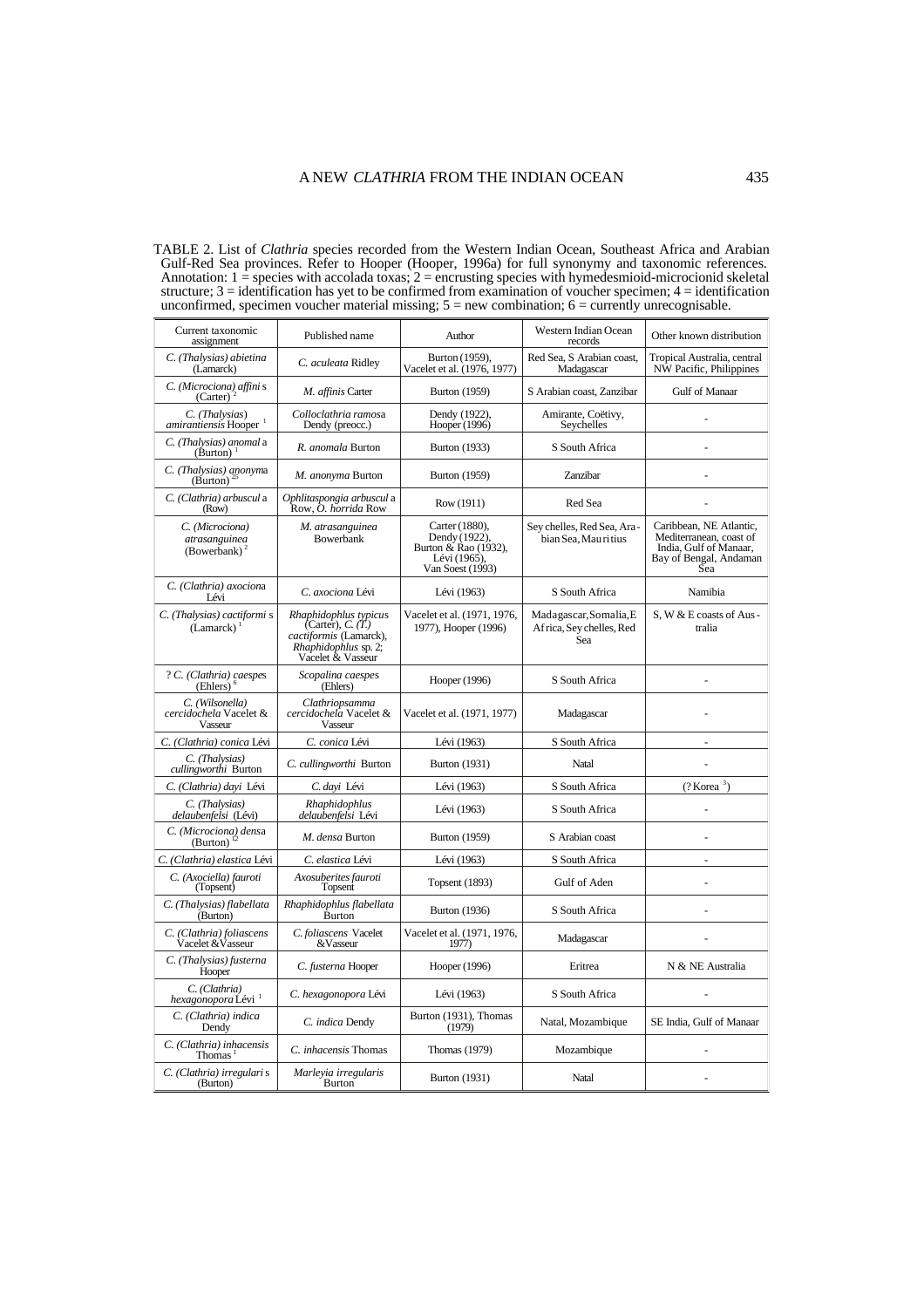# TABLE 2. (*cont*.)

| Current taxonomic<br>assignment                           | Published name                                                    | Author                                                                                                                                         | Western Indian Ocean<br>records                                                                  | Other known distribution                                                             |
|-----------------------------------------------------------|-------------------------------------------------------------------|------------------------------------------------------------------------------------------------------------------------------------------------|--------------------------------------------------------------------------------------------------|--------------------------------------------------------------------------------------|
| C. (Clathria) juncea<br>Burton                            | C. juncea Burton                                                  | <b>Burton</b> (1931)                                                                                                                           | Natal                                                                                            |                                                                                      |
| C. (Microciona)<br>laevissima (Dendy) <sup>2</sup>        | H. laevissima Dendy                                               | Dendy (1922)                                                                                                                                   | Mauritius                                                                                        |                                                                                      |
| C. (Thalysias) lambda<br>(Lévi)                           | Leptoclathria lambda<br>Lévi                                      | Lévi (1958)                                                                                                                                    | Red Sea                                                                                          |                                                                                      |
| C. (Thalysias) lendenfeldi<br>Ridley & Dendy <sup>1</sup> | C. spicata Hallmann,<br>C. whiteleggii Dendy                      | Dendy (1922),<br>Bur ton (1931, 1959),<br>Hooper (1996)                                                                                        | Red Sea, Gulf of Aden, S<br>Arabian coast, Cargados<br>Carajos, Saya de Malha,<br>Somalia, Natal | SE, NE, N. & NW<br>Australia, E Indonesia,<br>Andaman Sea, Gulf of<br>Manaar         |
| C. (Thalysias) lissoclada<br>(Burton)                     | Rhaphidophlus lissocladus<br>Burton                               | Lévi (1963)                                                                                                                                    | S South Africa                                                                                   | Falkland Is                                                                          |
| C. (Clathria) lobata<br>Vosmaer                           | C. lobata Vosmaer                                                 | Vosmaer (1880),<br>Ridley & Dendy (1887),<br>Stephens (1915),<br>Lévi (1963)                                                                   | S South Africa                                                                                   |                                                                                      |
| C. (Thalysias) longistyla<br>(Burton) <sup>25</sup>       | M. longistyla Burton                                              | <b>Burton</b> (1959)                                                                                                                           | S Arabian coast                                                                                  | $(?$ Korea $^3)$                                                                     |
| C. (Thalysias) longitoxa<br>(Hentschel)                   | M. longitoxa (Hentschel)                                          | <b>Burton</b> (1959)                                                                                                                           | Gulf of Aden                                                                                     | E Indonesia, Madras                                                                  |
| C. (Microciona) microxea<br>(Vacelet & Vasseur) 2         | Paratenaciella microxea<br>Vacelet & Vasseur                      | Vacelet & Vasseur (1971)                                                                                                                       | Madagascar                                                                                       |                                                                                      |
| C. (Wilsonella) mixta<br>Hentschel                        | C. mixta Hentschel                                                | <b>Burton</b> (1959)                                                                                                                           | S Arabian coast                                                                                  | $E$ Indonesia $3$                                                                    |
| C. (Thalysias) nervosa<br>(Lévi)                          | Axociella nervosa Lévi                                            | Lévi (1963)                                                                                                                                    | S South Africa                                                                                   |                                                                                      |
| C. (Clathria) oculata<br>Burton <sup>1</sup>              | C. oculata Burton                                                 | Burton (1933, 1959)                                                                                                                            | Natal                                                                                            |                                                                                      |
| C. (Thalysias) oxitoxa<br>Lévi                            | C. oxitoxa Lévi                                                   | Lévi (1963)                                                                                                                                    | S South Africa                                                                                   |                                                                                      |
| C. (Clathria) pachystyla<br>Lévi                          | C. pachystyla Lévi                                                | Lévi (1963)                                                                                                                                    | S South Africa                                                                                   |                                                                                      |
| C. (Axociella) parva Lévi                                 | C. parva Lévi                                                     | Lévi (1963)                                                                                                                                    | S South Africa                                                                                   | Namibia                                                                              |
| C. (Thalysias) procera<br>(Ridley)                        | Rhaphidophlus procera<br>Ridley, Echinonema<br>gracilis Ridley    | Ridley (1884), Ridley $&$<br>Dendy (1887), Dendy<br>(1922), Burton & Rao<br>$(1932)$ , Burton $(1931,$<br>1959), Lévi (1963),<br>Thomas (1973) | Cargados Carajos, Sey-<br>chelles, Amirante, Red<br>Sea, Ara bian coast, Na tal                  | NE, N & NW Australia,<br>E In do ne sia, Gulf of<br>Manaar, (?Ha waii <sup>3</sup> ) |
| C. (Clathria) rhaphidotoxa<br><b>Stephens</b>             | C. rhaphidotoxa Stephens                                          | Stephens (1915),<br>Lévi (1963)                                                                                                                | S South Africa                                                                                   |                                                                                      |
| C. (Microciona)<br>$rho$ phora (Hentschel) <sup>2</sup>   | M. rhopalophora<br>(Hentschel)                                    | <b>Burton</b> (1959)                                                                                                                           | Maldives                                                                                         | E. Indonesia,<br>Cocos-Keeling, Gulf of<br>Manaar                                    |
| C. (Thalysias) robusta<br>$(Dendy)$ <sup>1,2</sup>        | M. robusta Dendy                                                  | Dendy (1922)                                                                                                                                   | Amirante                                                                                         | Singapore                                                                            |
| C. (Microciona) seriata<br>(Grant) $^{24}$                | Ophlitaspongia seriata<br>(Grant)                                 | Lévi (1963)                                                                                                                                    | S South Africa                                                                                   | NE. Atlantic,<br>Mediterranean, New<br>Zealand                                       |
| C. (Clathria) spongodes<br>Dendy                          | C. spongodes Dendy,<br>C. spongiosa Burton,<br>C. madrepora Dendy | Dendy (1922),<br>Burton (1959),<br>Vacelet et al. (1976)                                                                                       | Red Sea, Gulf of Aden,<br>Amirante, Madagascar,<br>Sevchelles                                    | (?Korea <sup>3</sup> )                                                               |
| C. (Microciona)<br>stephensae Hooper                      | M. similis Stephens<br>(preocc.)                                  | Stephens (1915)                                                                                                                                | S South Africa                                                                                   |                                                                                      |
| C. (Microciona) tenuis<br>(Stephens) $2$                  | M. tenuis Stephens                                                | Stephens (1915)                                                                                                                                | S South Africa                                                                                   |                                                                                      |
| C. (Clathria) transiens<br>Hallmann <sup>4</sup>          | C. transiens Hallmann                                             | <b>Burton</b> (1959)                                                                                                                           | Red Sea                                                                                          | S Australian provinces                                                               |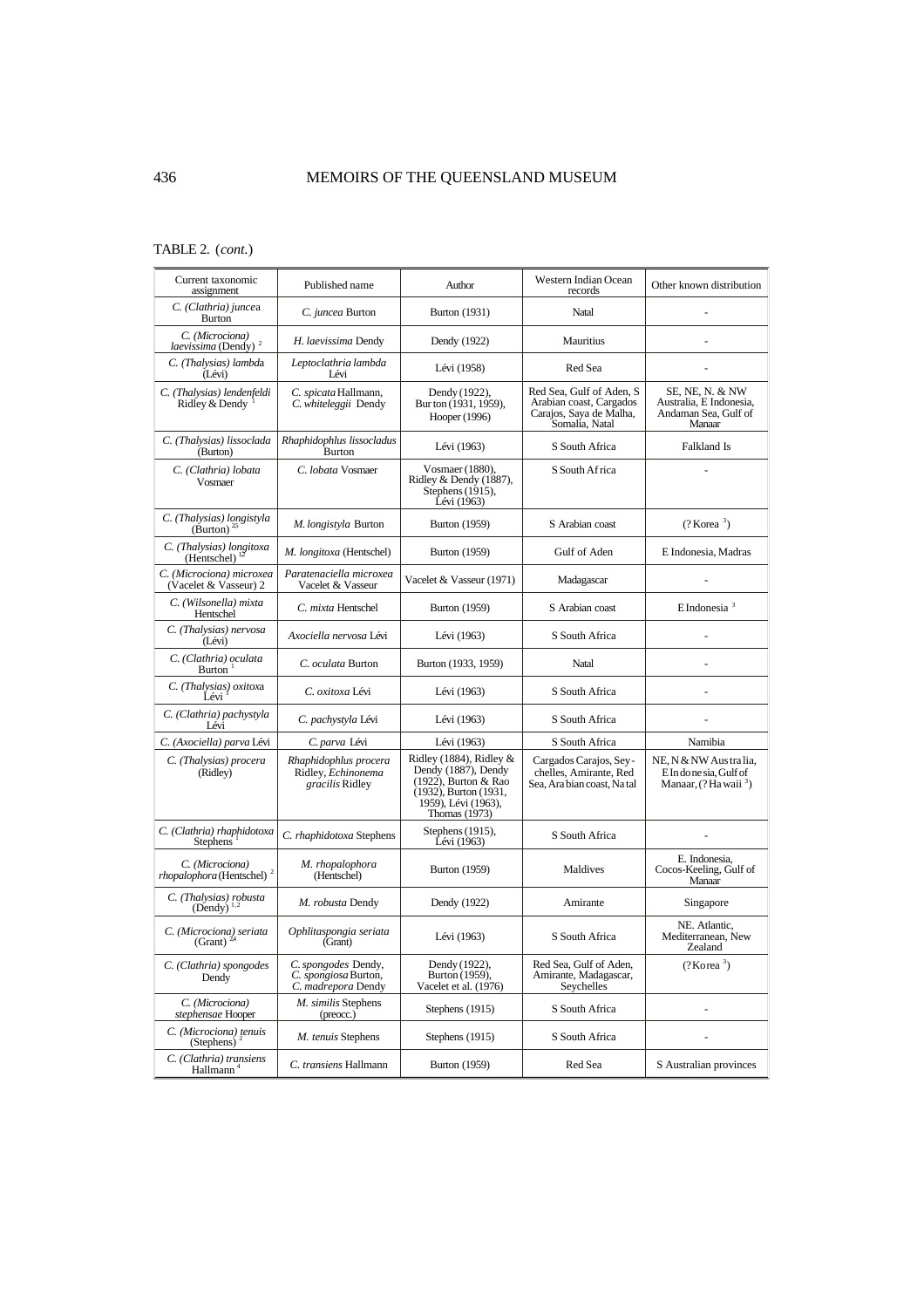## TABLE 2. (*cont*.)

| Current taxonomic<br>assignment                                   | Published name                                          | Author                                                                                                                                                                                                                                             | Western Indian Ocean<br>records                                                           | Other known distribution                                                                                                                                                                                                    |
|-------------------------------------------------------------------|---------------------------------------------------------|----------------------------------------------------------------------------------------------------------------------------------------------------------------------------------------------------------------------------------------------------|-------------------------------------------------------------------------------------------|-----------------------------------------------------------------------------------------------------------------------------------------------------------------------------------------------------------------------------|
| C. (Clathria) typica<br>Kirkpatrick (virtually<br>unrecognisable) | C. typica Kirkpatrick                                   | Kirkpatrick (1904)                                                                                                                                                                                                                                 | Natal                                                                                     |                                                                                                                                                                                                                             |
| C. (Microciona) vacelettia<br>Hooper $^2$                         | M. curvichela Vacelet &<br>Vasseur (preocc.)            | Vacelet & Vasseur<br>(1965), Hooper (1996)                                                                                                                                                                                                         | Madagascar                                                                                |                                                                                                                                                                                                                             |
| C. (Thalysias) vulpina<br>(Lamarck)                               | C. frondifera<br>(Bowerbank).<br>C. dichela (Hentschel) | Ridley (1884),<br>Ridley & Dendy (1887),<br>Topsent (1892), Row<br>$(19\overline{1}1)$ , Burton (1959),<br>Lévi (1961). Thomas<br>(1973, 1979), Vacelet et<br>al. (1971, 1976, 1977),<br>Pulitzer-Finali (1993),<br>Hooper (1996), Kelly<br>(1997) | Madagascar, Amirante,<br>Sey chelles, Red Sea,<br>Mozambique, Aldabra,<br><b>Zanzibar</b> | Tropical Australia, W & E<br>coasts of India. Gulf of<br>Manaar, Mergui<br>Archipelago, Andaman<br>Sea, Malaysia, E & W<br>Indonesia, N Papua New<br>Guinea, Vietnam.<br>Philippines, Micronesia,<br>S Japan, New Caledonia |
| C. (Clathria) zoanthifera<br>I évi                                | C. zoanthifera Lévi                                     | Lévi (1963)                                                                                                                                                                                                                                        | S South Africa                                                                            |                                                                                                                                                                                                                             |
| Clathria (Thalysias) sp.;<br>Vacelet & Vasseur                    | <i>Rhaphidophlus sp. 1;</i><br>Vacelet & Vasseur        | Vacelet & Vasseur (1971)                                                                                                                                                                                                                           | Madagascar                                                                                |                                                                                                                                                                                                                             |
| Clathria (Thalysias) sp.;<br>Vacelet & Vasseur                    | <i>Rhaphidophlus sp. 3;</i><br>Vacelet & Vasseur        | Vacelet & Vasseur (1971)                                                                                                                                                                                                                           | Madagascar                                                                                |                                                                                                                                                                                                                             |
| Clathria (Thalysias) sp.;<br>Vacelet & Vasseur                    | Rhaphidophlus sp. 4;<br>Vacelet & Vasseur               | Vacelet & Vasseur (1971)                                                                                                                                                                                                                           | Madagascar                                                                                |                                                                                                                                                                                                                             |
| Clathria (Thalysias) sp.;<br>Vacelet & Vasseur                    | Rhaphidophlus sp. 5;<br>Vacelet & Vasseur               | Vacelet & Vasseur (1971)                                                                                                                                                                                                                           | Madagascar                                                                                |                                                                                                                                                                                                                             |
| Clathria (Thalysias) sp.;<br>Vacelet & Vasseur                    | Rhaphidophlus sp. 6;<br>Vacelet & Vasseur               | Vacelet & Vasseur (1971)                                                                                                                                                                                                                           | Madagascar                                                                                |                                                                                                                                                                                                                             |
| Clathria (Thalysias) sp.;<br>Vacelet & Vasseur                    | <i>Rhaphidophlus sp. 7;</i><br>Vacelet & Vasseur        | Vacelet et al. (1971, 1977)                                                                                                                                                                                                                        | Madagascar                                                                                |                                                                                                                                                                                                                             |
| Clathria (Microciona) sp.;<br>Vacelet & Vasseur                   | Microciona sp. 1;<br>Vacelet & Vasseur                  | Vacelet & Vasseur (1971)                                                                                                                                                                                                                           | Madagascar                                                                                |                                                                                                                                                                                                                             |
| Clathria (Microciona) sp.;<br>Vacelet & Vasseur                   | Microciona sp. 2;<br>Vacelet & Vasseur                  | Vacelet & Vasseur (1971)                                                                                                                                                                                                                           | Madagascar                                                                                |                                                                                                                                                                                                                             |
| Clathria (Microciona) sp.;<br>Vacelet & Vasseur                   | Microciona sp. 3;<br>Vacelet & Vasseur                  | Vacelet et al. (1971, 1976)                                                                                                                                                                                                                        | Madagascar                                                                                |                                                                                                                                                                                                                             |
| Clathria (Microciona) sp.;<br>Vacelet. Vasseur & Lévi             | Microciona sp. 4;<br>Vacelet. Vasseur & Lévi            | Vacelet et al. (1976)                                                                                                                                                                                                                              | Madagascar                                                                                |                                                                                                                                                                                                                             |

oxeote, with slight to virtually no central curvature  $(85-820x0.5-2.5)$ ; U-shaped to wing-shaped toxas very small (5-7.5).

*Clathria* (*T.*) sp. 5 (Vacelet & Vasseur, 1971) is encrusting, orange alive; hymedesmioid skeleton of principal subtylostyles and acanthostyles erect on basal spongin fibres; subectosomal and ectosomal auxiliary subtylostyles differ only in size and both contribute to both subectosomal and ectosomal surface brushes; principal subtylostyles slender, moderately subtylote microspined bases (140-280x5-8); subectosomal auxiliary subtylostyles slightly subtylote, smooth bases (up to 360x3); ectosomal auxiliary subtylostyles similar (from 90x2); echinating acanthostyles slender, evenly spined  $(50-60x2-3)$ ; palmate isochelae in two size classes (4-5 and 12-12.5 long); accolada toxas nearly oxeote, with

straight or only very slightly curved arms and slight angular central flexion (35-250 long).

*Clathria* (*M.*) sp. 2 (Vacelet & Vasseur, 1971) is encrusting, pinkish to red alive, with white subectosomal drainage canals clearly visible on the otherwise smooth surface; skeleton microcionid; principal subtylostyles with smooth or microspined bases (330-550x13-15); subectosomal auxiliary subtylostyles with smooth bases  $(120-550x2.5-5)$ ; echinating acanthostyles slender, entirely spined  $(100-120x5-7.5)$ ; palmate isochelae (7.5-20); accolada toxas with only slight curvature of arms and central flexion (130-320); small oxhorn toxas (7.5-20).

# LITERATURE CITED

AKNIN, M., GAYDOU, E.M., BOURY ESNAULT, N., COSTANTINO, V., FATTORUSSO, E. & MANGONI, A. 1996. Nor sterols in *Axinella*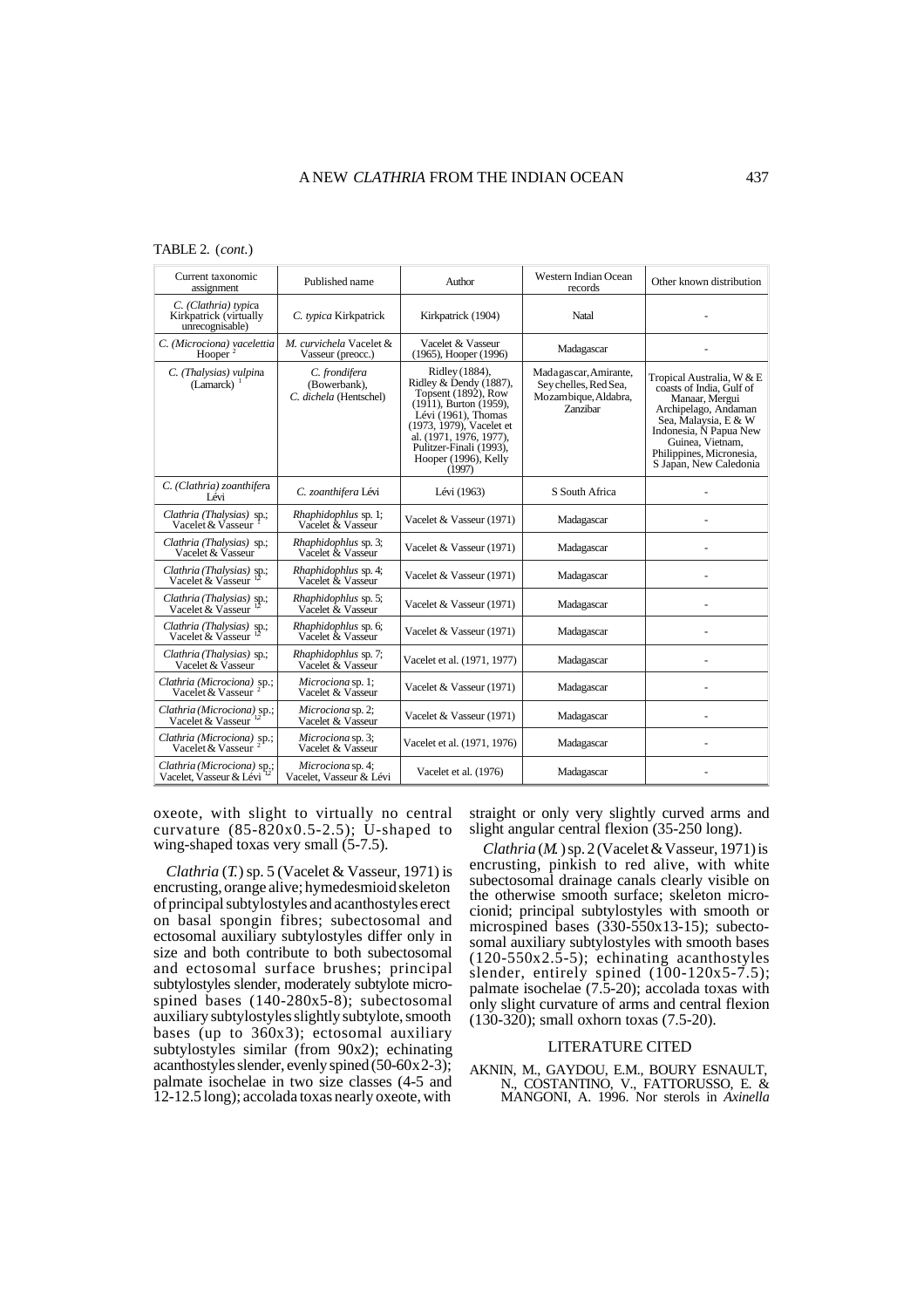*proliferans*, sponge from the Indian Ocean. Comparative Biochemistry and Physiology B Biochemistry & Molecular Biology 113b(4): 845-848.

- BAER, L. 1905. Silicispongien von Sansibar, Kapstadt und Papeete. Archiv für Systematische Zoologie 72:1-32.
- BARKAI, A., DAVIS, C.L. & TUGWELL, S. 1996. Prey selection by the South African Cape rock lobster *Jasus lalandii*: ecological and physiological approaches. Bulletin of Marine Science 58(1): 1-8.
- BAVESTRELLO, G., CATTANEO VIETTI, R., CERRANO, C. & SARÀ, M. 1996. Spicule dissolution in living *Tethya omanensis* (Porifera: Demospongiae) from a tropical cave. Bulletin of Marine Science 58(2): 598-601.
- BEER, S. & ILAN, M. 1998. In situ measurements of photosynthetic irradiance responses of two Red Sea sponges growing under dim light conditions. Marine Biology 131(4): 613-617.
- BEUKES, D.R., DAVIES COLEMAN, M.T., KELLY BORGES, M., HARPER, M.K. & FAULKNER, D.J. 1998. Dilemmaones A C, unusual indole alkaloids from a mixed collection of South African sponges. Journal of Natural Products  $61(5): 699-701.$
- BOROJEVIC, R. 1967. Spongiaires d'Afrique du Sud (2) Calcarea. Transactions of the Royal Society of South Africa 37: 183-226.
- BOSRAUG, E. 1913. Die Tetractinelliden. Reise Ostafrika A. Voeltzkow 3:231-251.
- BOWERBANK, J.S. 1862. On the anatomy and physi ology of the Spongiadae. Part III: On the generic characters, the specific characters and the method of examination. Philosophical Transactions of the Royal Society of London 152: 1087-1135.
- BRAEKMAN, J.C., DALOZE, D., DE GROOTE, S., FERNANDES, J.B. & SOEST, R.W.M. VAN 1998. New polyketides from the sponge *Plakortis* sp. Journal of Natural Products  $61(8)$ :  $1038-1042$ .
- BRUCE, A.J. 1976. *Discias mvitae* sp. nov. a new sponge associate from Kenya (Decapoda, Natantia, Disciadidae). Crustaceana 31(2): 119-130.
- BURTON, M. 1926. Descriptions of South African sponges collected in the South African marine survey. Part 1. Myxospongida and Astrotetraxonida. Union of South Africa. Fisheries and Marine Biological Survey Report 4: 1-29.
	- 1929. Description of South African sponges collected in the South African marine survey Part II The Lithistidae, with a critical survey of the desma-forming sponges. Union of South Africa. Fisheries and Marine Biological Survey Report (7): 1-12.
	- 1931. On a collection of marine sponges mostly from the Natal coast. Annals of the Natal Museum 6(3): 337-358.
	- 1933a. Four new marine sponges from Natal. Annals of the Natal Museum  $7(2)$ : 249-254.
- 1933b. Report on a small collection of sponges from Still Bay, South Africa. Annals and Magazine of Natural History (10) 11: 235-244.
- 1936. Notes on sponges from South Africa, with descriptions of new species. Annals and Magazine of Natural History 17: 141-147.
- 1958. Chapter 1. Porifera. South African Animal Life. Vol. 5 (Almqvist & Wiksell: Sweden).
- 1959. Sponges. In Scientific Reports of the John Murray Expedition 1933-34. Vol. 10 (British Museum (Natural History): London).
- BURTON, M. & RAO, H.S. 1932. Report on the shallow-water marine sponges in the collection of the Indian Museum. Records of the Indian Museum 34(3): 299-356.
- CARMELY, S., GEBREYESUS, T., KASHMAN, Y., SKELTON, B.W., WHITE, A.H. & YOSIEF, T. 1990. Dysidamide, a novel metabolite from a Red Sea sponge *Dysidea herbacea*. Australian Journal of Chemistry 43(11): 1881-1888.
- CARMELY, S. & KASHMAN, Y. 1986. Neviotine A, a new triterpene from the Red Sea sponge *Sipho nochalina siphonella*. Journal of Organic Chemistry 51(6): 784-788.
- CARTER, H.J. 1869. A descriptive account of four subspherous sponges, Arabian and British, with general observations. Annals and Magazine of Natural History (4) 4: 1-28.
	- 1871. Description and illustrations of a new species of *Tethya*, with observations on the nomen clature of the Tethyadae. Annals and Magazine of Natural History (4)8: 99-105.
	- 1880. Sponges (including list of sponges dredged by the Birmingham Natural History and Microscopical Society, Falmouth Excursion, 1879. Depth 15-20 Fathoms). Midland Naturalist (1880): 55-60, 190-195.
- DAY, J.H. 1981. The estuarine fauna. Pp. 147-178. In Estuarine ecology with particular reference to southern Africa. (Balkema: Rotterdam).
- DECARY, R. 1946. Animaux de Madagascar. Annales du Museé Colonial de Marseille 6(4): 197-228.
- DELSETH, C., KASHMAN, Y. & DJERASSI, C. 1979. Ergosta-5,7,9(11), 22-tetraen-3B-ol and its 24E-Ethyl Homolog, Two new marine sterols from the Red Sea sponge *Biemna fortis*. Helvetica Chimica Acta 62(6): 2037-2045.
- DENDY, A. 1913. Report on the calcareous sponges collected by HMS Sealark' in the Indian Ocean. In Reports of the Percy Sladen Trust Expedition to the Indian Ocean in 1905, Volume 5. Transactions of the Linnean Society of London, Zoology 16: 1-29.
	- 1915. Report on the calcareous sponges collected by Mr James Hornell at Okhamandal in Kattiawar in 1905-1906. In Report to the Government of Baroda on the Marine Zoology of Okhamandal. Volume 2. 17: 78-91.
	- 1916a. Report on the hexactinellid sponges (triaxonida) collected by HMS Sealark in the Indian Ocean. In Reports of the Percy Sladen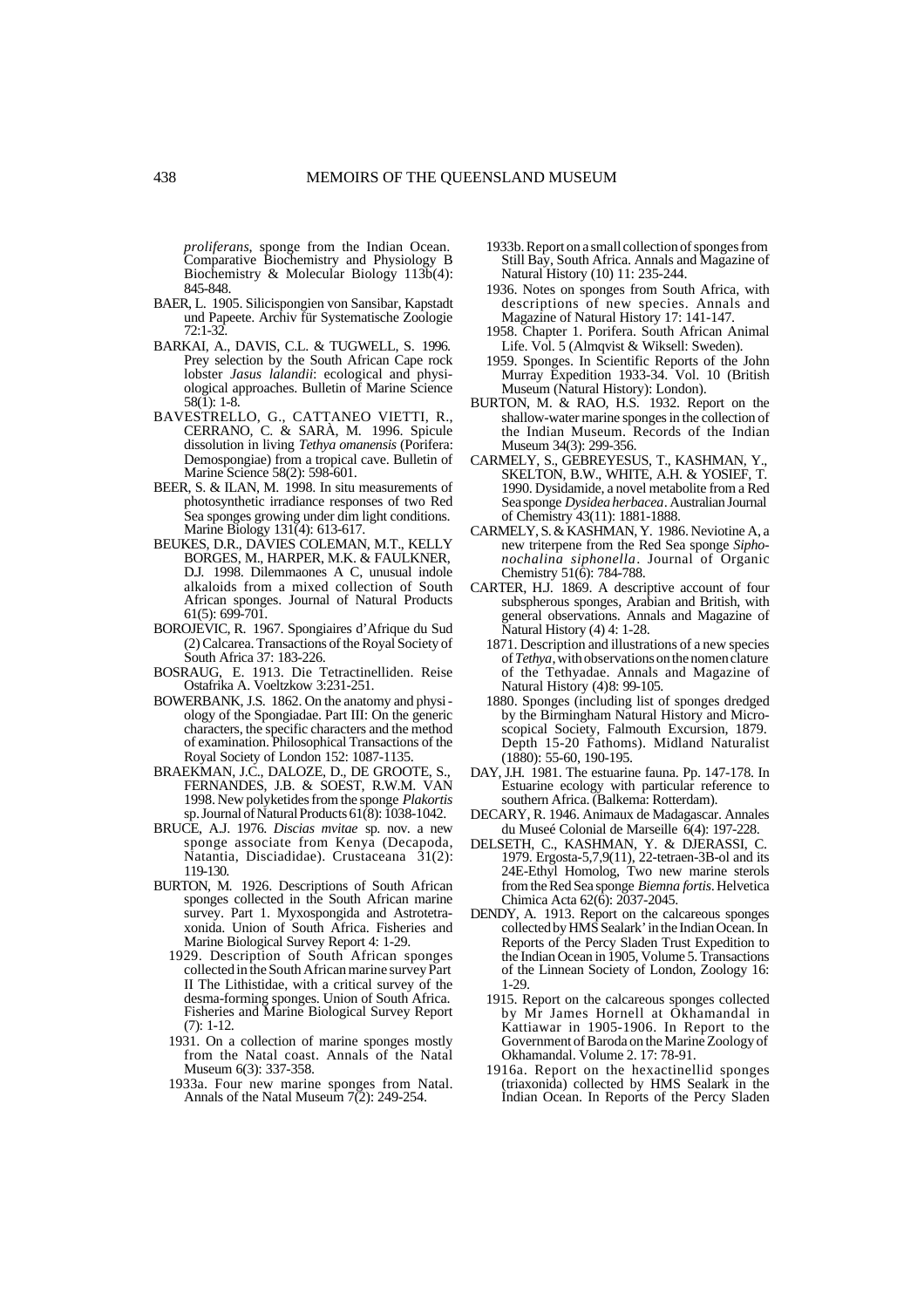Trust Expedition to the Indian Ocean in 1905, Volume  $\ddot{\text{o}}$ . Transactions of the Linnean Society of London, Zoology 17: 211-224.

- 1916b. Report on the Homosclerophora and Astrotetraxonida collected by HMS Sealark in the Indian Ocean. In Reports of the Percy Sladen Trust Expedition to the Indian Ocean in 1905, Volume 6. Transactions of the Linnean Society of London, Zoology 17: 225-271.
- 1916c. Report on the non-calcareous sponges collected by Mr James Hornell at Okhamandal in Kattiawar in 1905-1906. In Report to the Government of Baroda on the Marine Zoology of Okhamandal. Volume 2. 17: 96-146.
- 1922. Report on the Sigmatotetraxonida collected by HMS Sealark in the Indian Ocean. In Reports of the Percy Sladen Trust Expedition to the Indian Ocean in 1905, Volume 7. Transactions of the Linnean Society of London, Zoology 18: 1-164.
- DUNCAN, P.M. 1880. On a parasitic sponge of the order Calcarea. Journal of the Royal Microscopic Society 3:377-383.
- EHLERS, F. 1870. Die Esper'schen Spongien. (Zoologischen Sammlung der K. Universität Erlangen. Programm zum Eintritt in der Senat der Königlichen Friedrich-Alexanders-Universität in Erlangen: Erlangen).
- FINAMORE, E., MINALE, L. & ALI MOHAMMED, M. 1983. The sterols of the Somalian sponge *Pleraphysialla (Pleraplysilla) papyracea.* Rendiconto dell'Accademia delle Scienze Fisiche e Matematiche (Serie IV) 50: 81-86.
- GEBREYESUS, T., YOSIEF, T., CARMELY, S. & KASHMAN, Y. 1988. Dysidamide, a novel hexachloro metabolite from a Red Sea sponge *Dysidea* sp. Tetrahedron Letters 29(31): 3863-3864.
- GRAY, J.E. 1873. Natal sponges. Annals and Magazine of Natural History (4) 12: 264.
- GUO, Y., GAVAGNIN, M., MOLLO, E., TRIVEL-LONE, E., CIMINO, G., HAMDY, N.A., FAKHR, I. & PANSINI, M. 1996. A new norsesterterpene peroxide from a Red Sea sponge. Natural Product Letters 9(2): 105-112.
- GUO, Y., GAVAGNIN, M., MOLLO, E. & CIMINO, G. 1997a. Hurghamides A D, new N acyl 2 methylene (beta) alanine methyl esters from Red Sea *Hippospongia* sp. Natural Product Letters 10(2): 143-150.
- GUO, Y., GAVAGNIN, M., MOLLO, E., CIMINO, G., HAMDY, N.A., FAKHR, I. & PANSINI, M. 1997b. Hurghamides A D, new N acyl 2 methylene (beta) alanine methyl esters from Red Sea *Hippospongia* sp. Natural Product Letters 9(4): 281-288.
- HENTSCHEL, E. 1912. Kiesel- und Hornschwämme der Aru und Kei-Inseln. Abhandlungen Senckenbergiana naturforschende Gessellschaft (1912): 295-448.
- HOOPER, G.J., DAVIES-COLEMAN, M.T., KELLY-BORGES, M. & COETZEE, P.S. 1996. New alkaloids from a South African Latrunculid sponge. Tetrahedron Letters 37: 7135-7138.
- HOOPER, J.N.A. 1994. Coral reef sponges of the Sahul Shelf – a case for habitat preservation. Memoirs of the Queensland Museum 36(1): 93-106.
	- 1996a. Revision of Microcionidae (Porifera: Poecilosclerida: Demospongiae), with description of Australian species. Memoirs of the Queensland Museum 40: 1-626.
	- 1996b. A toxic *Biemna* from Madagascar (Demospongiae: Poecilosclerida). In Willenz, P. (ed.) Recent Advances in Sponge Biodiversity Inventory and Documentation. Bulletin de l'Institut Royal des Sciences Naturelles de Belgique (Supplement) 66: 123-134.
- HOOPER, J.N.A., KENNEDY, J.A., LIST- ARMITAGE, S.E., COOK, S.D. & QUINN, R. 1999. Biodiversity, species composition and distribution of marine sponges in northeast Australia. Pp. 263-274. In Hooper, J.N.A. (ed.) Proceedings of the 5th International Sponge Symposium. Brisbane, June-July 1998. Memoirs of the Queensland Museum 44: 263-274.
- HOOPER, J.N.A. & KRASOCHIN, V.B. 1989. Redescription of the burrowing sponge *Zyzzya massalis* (Dendy) from the Seychelles and Houtman-Abrolhos Islands. The Beagle, Records of the Northern Territory Museum of Arts and Sciences 6(1): 133-140.
- HOOPER, J.N.A. & LÉVI, C. 1994. Biogeography of Indo-west Pacific sponges: Microcionidae, Raspailiidae, Axinellidae. Pp. 191-212. In Soest, R.W.M. van., Kempen, T.M.G. van & Braekman, J.-C. (ed.) Sponges in Time and Space (Balkema: Rotterdam).
- HOWSON, C.M. & CHAMBERS, S.J. 1999. *Ophli taspongia* and *Ophlitaspongia papilla* reinstated, and a new species of *Ophlitaspongia* described (Porifera: Demospongiae: Microcionidae). Journal of the Marine Biological Association of the United Kingdom 79: 609-620.
- ILAN, M. & LOYA, Y. 1988. Reproduction and settlement of the coral reef sponge *Niphates* sp. (Red Sea). Pp. 745-749. In Choat, J.H., Barnes, D. & Borowitzka, M.A. (eds) Proceedings of the Sixth International Coral Reef Symposium. Townsville, 8-12 August 1988. ICRS, 6th International Coral Reef Symposium Executive Committee 2: 745-749.
	- 1990. Sexual reproduction and settlement of the coral reef sponge *Chalinula* sp from the Red Sea. Marine Biology 105: 25-31.
- ISAACS, S., BERMAN, R., KASHMAN, Y., GEBREYESUS, T. & YOSIEF, T. 1991. New polyhydroxy sterols, dysidamide, and a dideoxy hexose from the sponge *Dysidea herbacea.* Journal of Natural Products, Lloydia 54: 83-91.
- ISAACS, S. & KASHMAN, Y. 1992. Shaagrockol B and C; two hexaprenylhydroquinone disulfates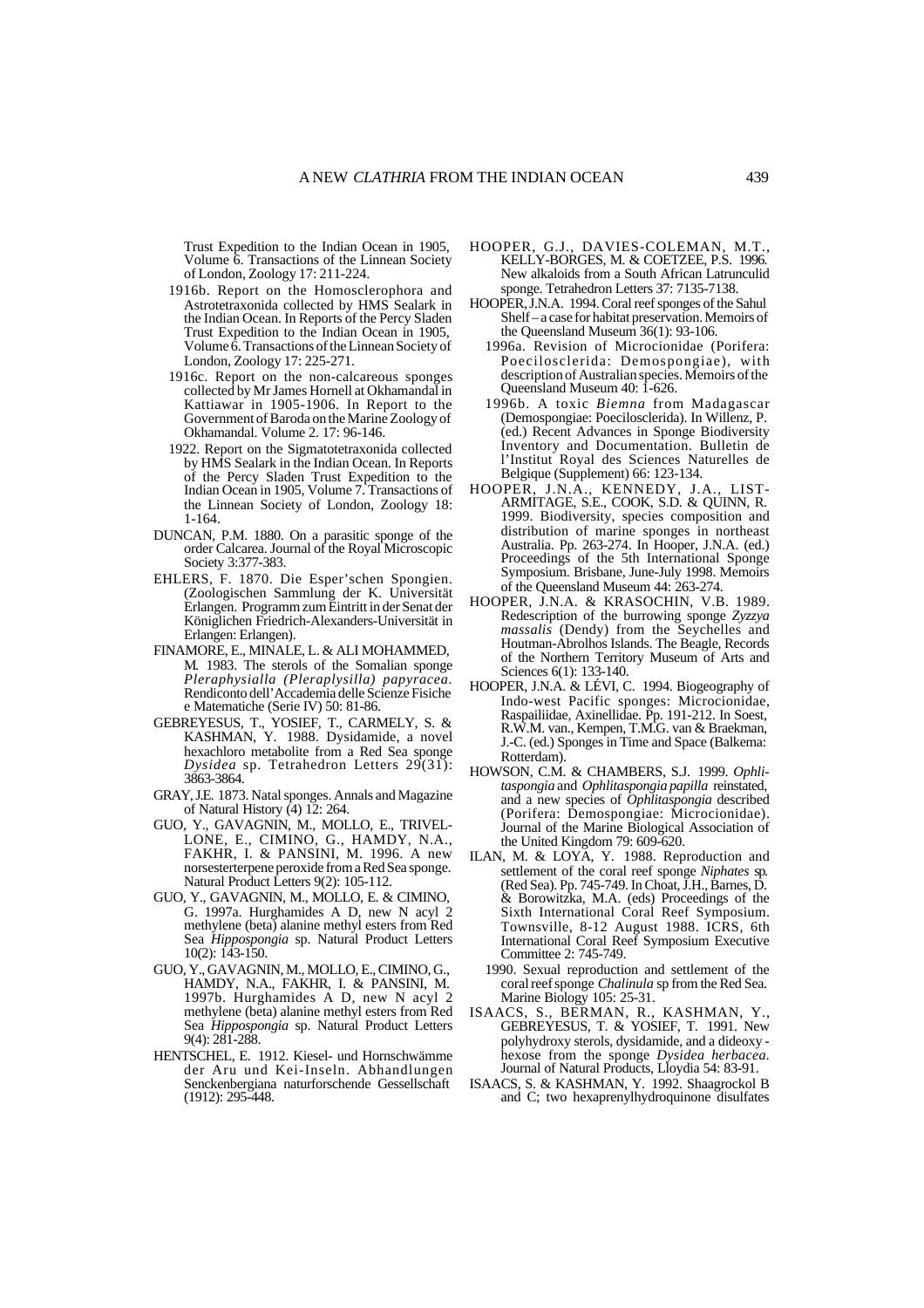from the Red Sea sponge *Toxiclona toxius.* Tetrahedron Letters 33(16): 2227-2230.

- IVANOVA, E.P., MIKHAILOV, V.V., KOUZNET-SOVA, T.A., AFIYATULLOV, A.A., KALINOVSKAYA, N.I., ELYAKOV, G.B., KIPRIANOVA, E.A. & GARAGULYA, A.D. 1993. Heterotrophic bacteria associated with the sponge *Dendrilla* sp. and their physiological activity. Biologiya Morya, Vladivostok (1993): 3-10.
- JAMES, D.M., KUNZE, H.B. & FAULKNER, D.J. 1991. Two new brominated tyrosine derivatives from the sponge *Druinella (*=*Psammaplysilla) purpurea.* Journal of Natural Products, Lloydia 54: 1137-1140.
- JAMES, P.S.B.R., GOPINADHA PILLAI, C.S., THOMAS, P.A., JAMES, D.B. & KOYA, S. 1989. 19. Environmental damage and consequences. Central Marine Fisheries Institute (1989): 212-227.
- JENKIN, C.F. 1908. The calcareous sponges in the marine fauna of Zanzibar and British East Africa, from collections made by Cyril Crossland, M.A., in the years 1901 and 1902. Proceedings of the Zoological Society of London (1908): 434-456.
- KAMAT, S.Y., SOLIMABI, NAQVI, S.W.A., FERNANDES, L., REDDY, C.V.G., BHAKUNI, D.S. & DHAWAN, B.N. 1981. Bioactivity of the extracts from some marine animals of the Indian coast. Mahasagar 14(2): 117-122.
- KASHMAN, Y., GROWEISS, A., CARMELY, S., KINAMONI, Z., CZARKIE, D. & ROTEM, M. 1982. Recent research in marine natural products from the Red Sea. Pure and Applied Chemistry 54(10): 1995-2010.
- KASHMAN, Y., CARMELY, S., BLASBERGER, D., HIRSCH, S. & GREEN, D. 1989. Marine natural products: new results from Red Sea invertebrates. Pure and Applied Chemistry 61(3): 517-520.
- KELLER, C. 1889. Die Spongienfauna des rothen Meeres. I Hälfte. Zeitschrift fur Wissen schaftliche Zoologie 48: 311-406.
- 1891. Die Spongienfauna des rothen Meeres. II Hälfte. Zeitschrift fur Wissenschaftliche Zoologie 52: 294-368.
- KELLY, M. 1997. Porifera. Sponges. Pp. 106-117. In Richmond, M. D. (ed.) A guide to the seashores of Eastern Africa and the Western Indian Ocean islands (Sida, Department for Research Cooperation, SAREC. Ord & Vetande AB: Sweden).
- KELLY-BORGES, M. & VACELET, J. 1995. A revision of *Diacarnus* Burton and *Negombata* de Laubenfels (Demospongiae: Latrunculiidae) with descriptions of new species from the west central Pacific and the Red Sea. Memoirs of the Queensland Museum 38(2): 477-503.
- KIRKPATRICK, R. 1900. Note on the occurrence of the euplectellid sponge *Regadrella phoenix* O. Schmidt, off the South African coast. Annals of the South African Museum 13: 63-64.
- 1901. Description of a new hexactinellid sponge from South Africa. Annals and Magazine of Natural History (7) 7: 457-459.
- 1902a. Descriptions of South African sponges. Cape of Good Hope, Department of Agriculture Bulletin. Marine Investigations in South Africa 2(14): 219-232.
- 1902b. Descriptions of South African sponges. Part II. Cape of Good Hope, Department of Agriculture Bulletin. Marine Investigations in South Africa 2(14): 171-180.
- 1903. Descriptions of South African sponges. Part III. Cape of Good Hope, Department of Agriculture Bulletin. Marine Investigations in South Africa 2(16): 233-264.
- 1904. Sponges. In Zoological Record (for 1902). Abstract by R. von Lendenfeld. Zoologische Zentralblatt 10: 147-148.
- 1908. Description of a new dictyonine sponge from the Indian Ocean. Records of the Indian Museum 2: 21-26.
- 1913. Note on the occurrence of the euplectellid sponge *Regadrella phoenix*, O. Schmidt, off the South African coast. Annals of the South Africa Museum 13: 64-66.
- KOBAYASHI, M., CHAVAKULA, R., MURATA, O. & SARMA, N.S. 1992a. Marine terpenes and terpenoids. XIV. Absolute configuration and acid catalyzed transformation of  $(-)$ -12, 13-didehydrofurospongin-1 isolated from an Arabian sea sponge, *Fasciospongia cavernosa* Schmidt. Chemical Pharmaceutical Bulletin (Tokyo) 40: 599-601.
- KOBAYASHI, M., KRISHNA, M.M., ISHIDA, K. & ANJANEYULU, V. 1992b. Marine sterols. 22. Occurrence of 3 oxo 4,6,8(14) triunsaturated steroids in the sponge *Dysidea herbacea.* Chemical Pharmaceutical Bulletin (Tokyo) 40: 72-74.
- KOLBASOV, G.A. 1990. *Acasta pertusa* sp. n. (Cirripedia, Thoracica) from the Red Sea. Zoologicheskii Zhurnal 69(9): 142-145.
- 1992. Two new species of the genus *Acasta* (Cirripedia, Thoracica) from the south western part of the Indian Ocean. Zoologicheskii Zhurnal 71(1): 140-145.
- KONDRACKI, M.L. & GUYOT, M. 1987. Smenospongine: a cytotoxic and antimicrobial aminoquinone isolated from *Smenospongia* sp. Tetrahedron Letters 28(47): 5815-5818.
- KOREN GOLDSHLAGER, G., KASHMAN, Y. & SCHLEYER, M. 1998. Haliclorensin, a novel diamino alkaloid from the marine sponge *Haliclona tulearensis*. Journal of Natural Products 61(2): 282-284.
- KUMAR, A. 1924a. A new variety of *Leucosolenia gardineri* (Dendy), *Leucosolenia gardineri* var*. vergensis.* Proceedings of the Lahore Philosophical Society 3: 21-22.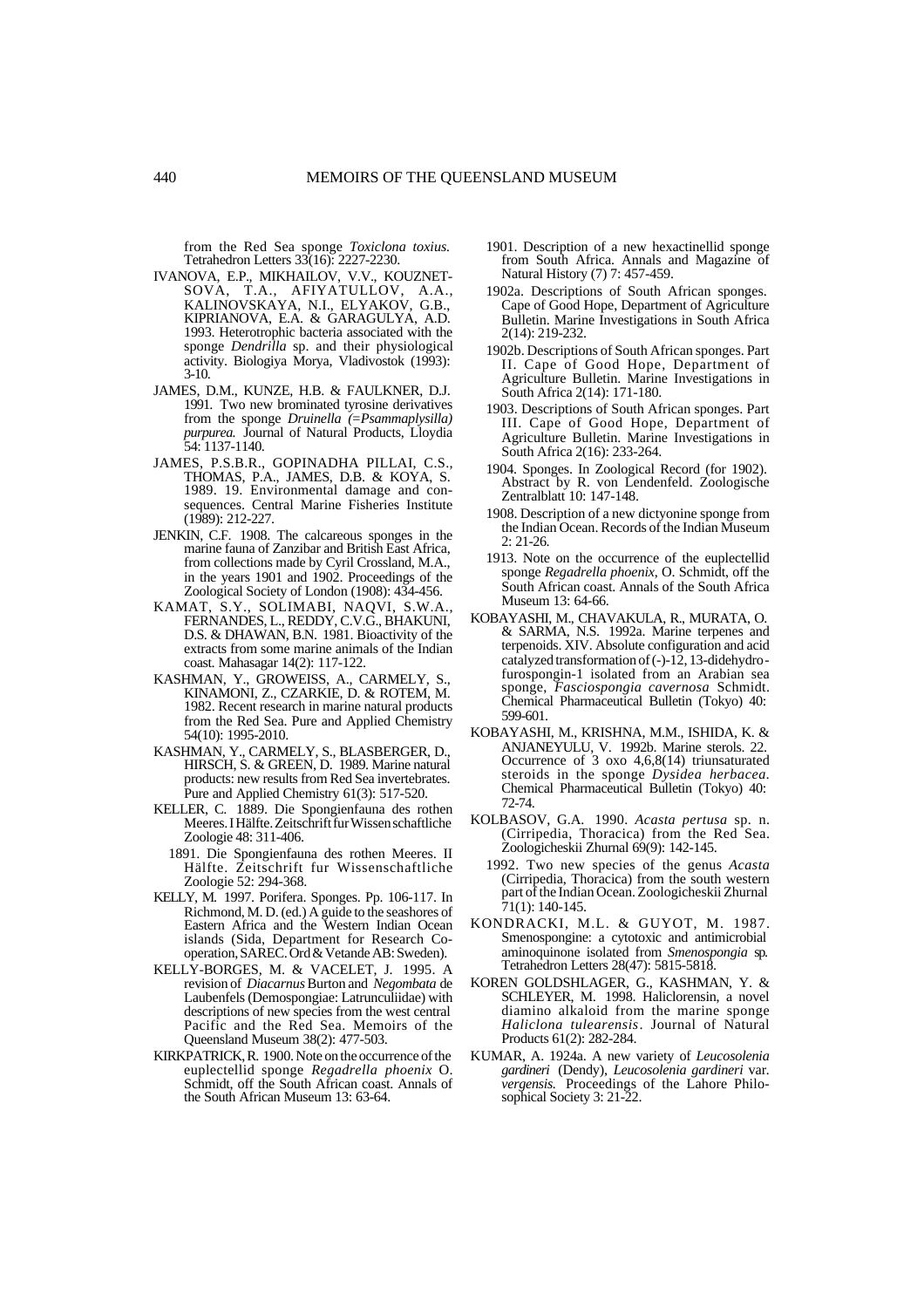- 1924b. On a probable new genus of marine sponge from Karachi. Proceedings of the Indian Science Congress 10: 1-167.
- 1924c. Porifera from Karachi. Proceedings of the Lahore Philosophical Society 3: 67-68.
- 1925. Report on some tetraxonid sponges in the collection of the Indian Museum. Records of the Indian Museum 27: 211-227.
- LAGHI, G.F., MARTINELLI, G. & RUSSO, F. 1984. Localization of minor elements by EDS microanalysis in aragonitic sponges from the St Cassian Beds, Italian Dolomites. Lethaia 17(2): 133-138.
- LENDENFELD, R.VON 1897. Spongien von Sansibar. Senckenbergiana Naturforschende Gessellshcaft 21: 93-133.
- LÉVI, C. 1956. Spongiaires des côtes de Madagascar. Mémoires de l'Institut Scientifique de Madagascar (A) 10: 1-23.
	- 1958. Résultats scientifiques des campagnes de la Calypso'. Fascicule III. V. Campagne 1951-1952 en Mer Rouge. 5. Spongiaires de Mer Rouge recueillis par la Calypso' (1951-1952). Annales de l'Institut Océanographique, Monaco 34: 3-46.
	- 1961. Résultats scientifique des campagnes de la Calypso'. Fascicule V. XIV. Campagne 1954 dans l'Océan Indien. 2. Les spongiaires de l'ile Aldabra Campaigne Océanographique de la Calypso' (May-Juin 1954). Annales de l'Institut Océanographique, Monaco 39: 1-31.
	- 1963. Spongiaires d'Afrique du Sud (1) Poecilosclerides. Transactions of the Royal Society of South Africa 37(1): 1-72.
	- 1964. Spongiaires du canal de Mozambique. Bulletin du Muséum National d'Histoire Naturelle 36(3): 384-395.
	- 1965. Spongiaires recoltes par l'Expedition Israelienne dans le sud de la Mer Rouge en 1962. Bulletin of the Sea Fisheries Research Station, Israel. Israel South Red Sea Expedition, 1962, Report 13): 3-27.
	- 1967. Spongiaires d'Afrique du Sud (3) Tétractinellides. Transactions of the Royal Society of South Africa 37(3): 227-256.
	- 1986. *Laocaetis perion* nov. sp., spongiaire hexactinellide Craticulariidae de l'ocean Indien. Bulletin du Muséum National d'Histoire Naturelle, Paris (4) 8(A, 3): 437-442.
- MAGNINO, G. & GAINO, E. 1998. *Haplosyllis spongicola* (Grube) (Polychaeta, Syllidae) associated with two species of sponges from East Africa (Tanzania, Indian Ocean). Marine Ecology 19(2): 77-87.
- MARSDEN, J.R. 1975. Classes of lipids in marine sponges from Kenya. Journal of Experimental Marine Biology and Ecology 19: 9-18.
- McCABE, T., CLARDY, J., MINALE, L., PIZZA, C., ZOLLO, F. & RICCIO, R. 1982. A triterpenoid pigment with the isomalabaricane skeleton from the marine sponge *Stelletta* sp. Tetrahedron Letters 23(33): 3307-3310.
- McPHAIL, K., DAVIES COLEMAN, M.T. & COETZEE, P. 1998. A new furanosesterterpene from the South African nudibranch *Hypselodoris capensis* and a Dictyoceratida sponge. Journal of Natural Products 61(7): 961-964.
- MEBS, D. 1985. Chemical defense of a dorid nudibranch, *Glossodoris quadricolor* from the Red Sea. Journal of Chemical Ecology 11(6): 713-716.
- MERGNER, H. 1982. Man made influences on and natural changes in the settlement of the Aqaba reefs (Red Sea). Proceedings of the International Coral Reef Symposium (4): 193-207.
- NGOC HO, N. 1990. Nine Indo Pacific species of *Upogebia* Leach (Crustacea: Thalassinidea: Upogebiidae). Journal of Natural History 24(4):  $065-085$
- PARAMESWARAN, P.S., DAS, B. & KAMAT, S.Y. 1994. Lipid contents of the sponge *Haliclona* sp. Indian Journal of Chemistry (B) Organic Chemistry, Medicinal Chemistry 33B(1): 99-101.
- PARAMESWARAN, P.S., KAMAT, S.Y., CHANDRAMOHAN, D., NAIR, S. & DAS, B. 1992a. Anti-bacterial compounds from the sponge *Haliclona* sp. Pp. 417-420. In Desai, B. N. (ed.) Oceanography of the Indian Ocean (Oxford & IBH Publishing Co.: New Delhi, Bombay).
- PARAMESWARAN, P.S., NAIK, C.G., DAS, B. & KAMAT, S.Y. 1989. Sterols from the Lakshadweep sponge, *Ircinia ramosa* (Keller). Indian Journal of Chemistry Section (B) Organic Chemistry, Medicinal Chemistry 28(12): 1091- 1092.
- 1992b. Minor sterols from the sponge *Ircinia ramosa* (Keller). Pp. 413-416. In Desai, B. N. (ed.) Oceanography of the Indian Ocean (Oxford & IBH Publishing Co.: New Delhi, Bombay).
- PARAMESWARAN, P.S., NAIK, C.G. & HEGDE, V.R. 1997. Secondary metabolites from the sponge *Tedania anhelans*: isolation and characterization of two novel pyrazole acids and other metabolites. Journal of Natural Products, Lloydia 60(8): 802-803.
- PATEL, B., PATEL, S. & BALANI, M.C. 1985. Can a sponge fractionate isotopes? Proceedings of the Royal Society of London (B) Biological Sciences 224(1234): 23-41.
- PETTIBONE, M.H. 1993. Scaled polychaetes (Polynoidae) associated with ophiuroids and other invertebrates and review of species referred to *Malmgrenia* McIntosh and replaced by *Malmgreniella* Hartman, with descriptions of new taxa. Smithsonian Contributions to Zoology (538): 1-92.
- PETTIT, G.R., CICHACZ, Z.A., RUI, T., HOARD, M.S., MELODY, N. & PETTIT, R.K. 1998a. Antineoplastic agents. 386. Isolation of sesterstatins 1 3 from the marine sponge *Hyrtios erecta*. Journal of Natural Products 61(1): 13-16.
- PETTIT, G.R., GAO, F., DOUBEK, D.L., BOYD, M.R., HAMEL, E., BAI, R.L., SCHMIDT, J.M.,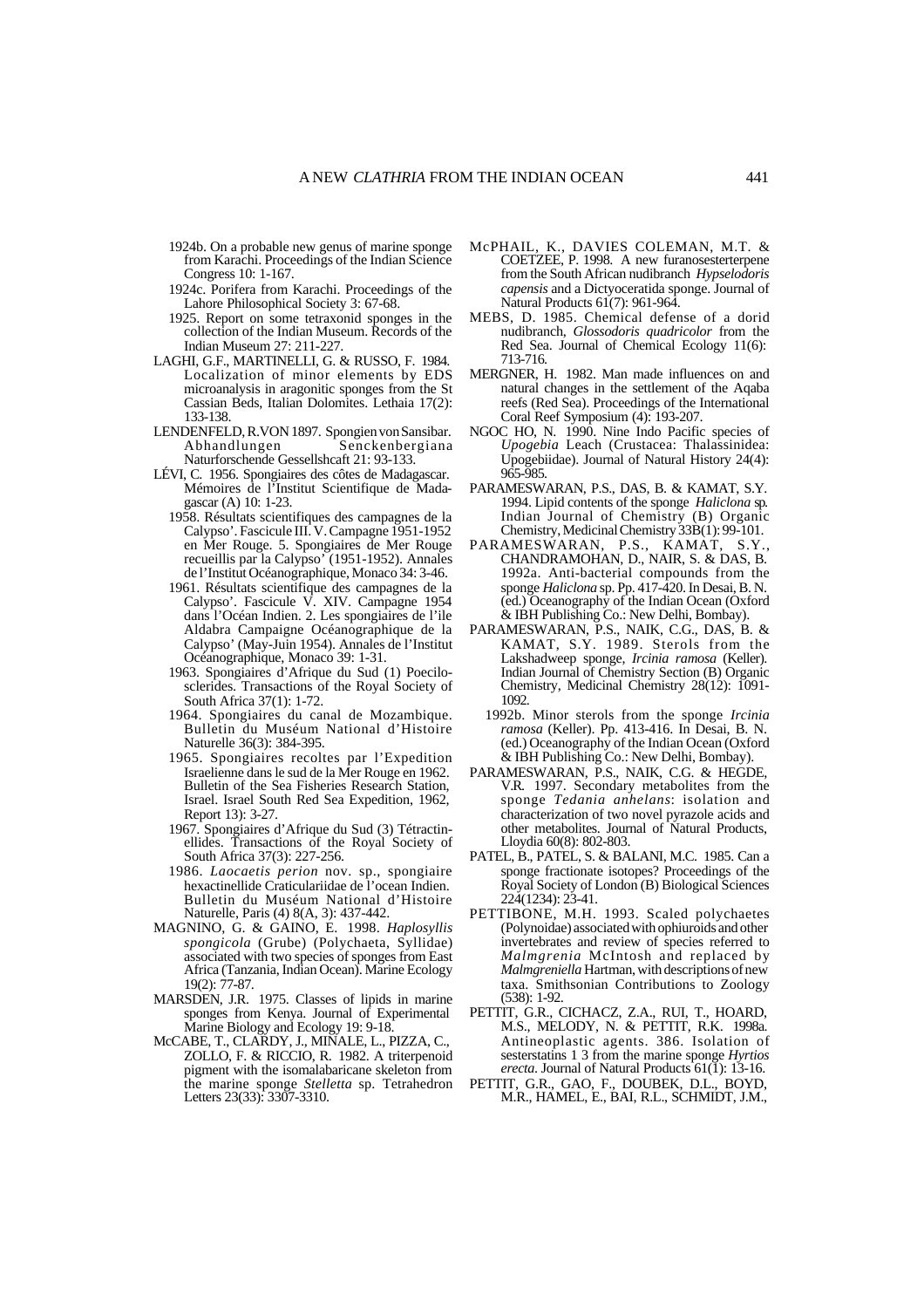TACKETT, L.P. & RÜTZLER, K. 1993a. Antineoplastic agents. 252. Isolation and structure of Halistatin-2 from the Comoros Marine Sponge *Axinella carteri.* Gazzeti Chimica Italiana 123: 371-377.

- PETTIT, G.R., HERALD, C.L., CICHACZ, Z.A., GAO, F., SCHMIDT, J.M., BOYD, M.R., CHRISTIE, N.D. & BOETTNER, F.E. 1993b. Isolation & structure of the powerful human cancer cell growth inhibitors spongistatins 4 & 5 from an African *Spirastrella spinispirulifera* (Porifera). Journal of the Chemical Society, Chemical Communications 1993: 1805-1807.
- PETTIT, G.R., GAO, F., SCHMIDT, J.M., CHAPUIS, J.-C. & CERNY, R.L. 1994a. Isolation and structure of Axinastatin 5 from a Republic of Comoros marine sponge. Bioorganic and Medicinal Chemistry Letters 4(24): 2935-2940.
- PETTIT, G.R., RUI, T., HERALD, D.L., CERNY, R.L. & WILLIAMS, M.D. 1994b. Antineoplastic agents. 277. Isolation and structure of phakellistatin 3 and isophakellistatin 3 from a Republic of Comoros marine sponge. Journal of Organic Chemistry 59(7): 1593-1595.
- PETTIT, G.R., McNULTY, J., HERALD, D.L., DOUBEK, D.L., CHAPUIS, J.C., SCHMIDT, J.M., TACKETT, L.P. & BOYD, M.R. 1997. Antineoplastic agents. 362. Isolation and X ray crystal structure of dibromophakellstatin from the Indian Ocean sponge *Phakellia mauritiana.* Journal of Natural Products, Lloydia 60(2): 180-183.
- PETTIT, G.R., TAN, R., MELODY, N., CICHACZ, Z.A., HERALD, D.L., HOARD, M.S., PETTIT, R.K. & CHAPUIS, J.C. 1998b. Antineoplastic agents. 397. Isolation and structure of sesterstatins 4 and 5 from *Hyrtios erecta* (The Republic of Maldives). Bioorganic Medical and Chemical Letters 8: 2093-2098.
- PULITZER-FINALI, G. 1993. A collection of marine sponges from East Africa. Annali del Museo Civico di Storia Naturale G. Doria' 89: 247-350.
- RAHIM, M.A. 1979. Porifera. Publications Saudi Biological Society 3: 46.
- RAMADAN, S.A. 1997. Two new species of mesostigmatid mites (Acari) associated with sponges from the Red Sea, Egypt. Assiut Veterinary Medical Journal 38(75): 191-204.
- RICHMOND, M.D. 1997. A guide to the seashores of Eastern Africa and the Western Indian Ocean islands. (Sida, Department for Research Cooperation, SAREC. Ord & Vetande AB: Sweden).
- RIDLEY, S.O. 1884. Spongiida. Pp. 366-482, 582-635. In Report on the Zoological Collections made in the Indo-Pacific Ocean during the Voyage of H.M.S. Alert 1881-2 (British Museum (Natural History): London).
- RIDLEY, S.O. & DENDY, A. 1887. Report on the Monaxonida collected by HMS Challenger' during the Years 1873-76. Pp. 1-275. In Report on the Scientific Results of the Voyage of H.M.S.

Challenger during the Years 1873-76. 20 (Her Majesty's Stationery Office: London, Edinburgh, Dublin).

- RINKEVICH, B., SHASHAR, N. & LIBERMAN, T. 1993. Nontransitive xenogeneic interactions between four common Red Sea sessile invertebrates. Pp. 833-839. In Richmond, R.H. Proceedings of the Seventh International Coral Reef Symposium. Mangilao, Guam, 22-26 June 1992. University of Guam Press 2: 833-839.
- ROW, R.W.H. 1911. Reports on the marine biology of the Sudanese Red Sea, from collections made by Cyril Crossland, MA, BSc, FZS. XIX. Report on the sponges collected by Mr Cyril Crossland in 1904-5. Part II. Non-Calcarea. Journal of the Linnean Society, Zoology 31(208): 287-400.
- RUDI, A. & KASHMAN, Y. 1993. Aaptosine a new cytotoxic 5,8 diazabenz(cd)azulene alkaloid from the Red Sea sponge *Aaptos aaptos.* Tetrahedron Letters 34(29): 4683-4684.
- RUDI, A., TALPIR, R., KASHMAN, Y., BENAYAHU, Y. & SCHLEYER, M. 1993. Four new C16 1,2 dioxene polyketides from the sponge *Plakortis aff. simplex.* Journal of Natural Products, Lloydia 56(12): 2178-2182.
- RUDI, A., KASHMAN, Y., BENAYAHU, Y. & SCHLEYER, M. 1994a. Sodwanones A F, new triterpenoids from the marine sponge *Axinella weltneri.* Journal of Natural Products, Lloydia 57(10): 1416-1423.
- RUDI, A., STEIN, Z., GREEN, S., GOLDBERG, I., KASHMAN, Y., BENAYAHU, Y. & SCHLEYER, M. 1994b. Phorbazoles A D, novel chlorinated phenylpyrrolyloxazoles from the marine sponge *Phorbas aff. clathrata.* Tetrahedron Letters 35(16): 2448, 2589-2592.
- RUDI, A., KASHMAN, Y., BENAYAHU, Y. & SCHLEYER, M. 1995. Durbinal A, B and C: three new cytotoxic sponge metabolites. Tetrahedron Letters 36(27): 4853-4856.
- SAMAAI, T. 1997. Systematics, phylogeny and biogeography of a selection of poecilosclerid sponges from Ouderkraal, on the west coast of South Africa. Unpubl. MSc thesis, Department of Biology, Imperial College, London.
- SARÀ, M. & BAVESTRELLO, G. 1995. *Tethya omanensis*, a remarkable new species from an Oman cave (Porifera, Demospongiae). Bollettino di Zoologia 62(1): 23-27.
- SARÀ, M. & CORRIERO, G. 1994. A new species of *Tethya, T. tenuisclera* (Porifera Demospongiae) from the Maldives. Bollettino dei Musei e degli Istituli Biologici della Universita di Genova 58-59: 69-75.
- SARÀ, M., CORRIERO, G. & BAVESTRELLO, G. 1993a. *Tethya* (Porifera, Demospongiae) species coexisting in a Maldivian coral reef lagoon: taxonomical, genetic and ecological data. Marine Ecology 14(4): 341-355.
	- 1993b. *Tethya peracuta* (Topsent) and *T comorensis*  n sp (Porifera, Demospongiae) from the coral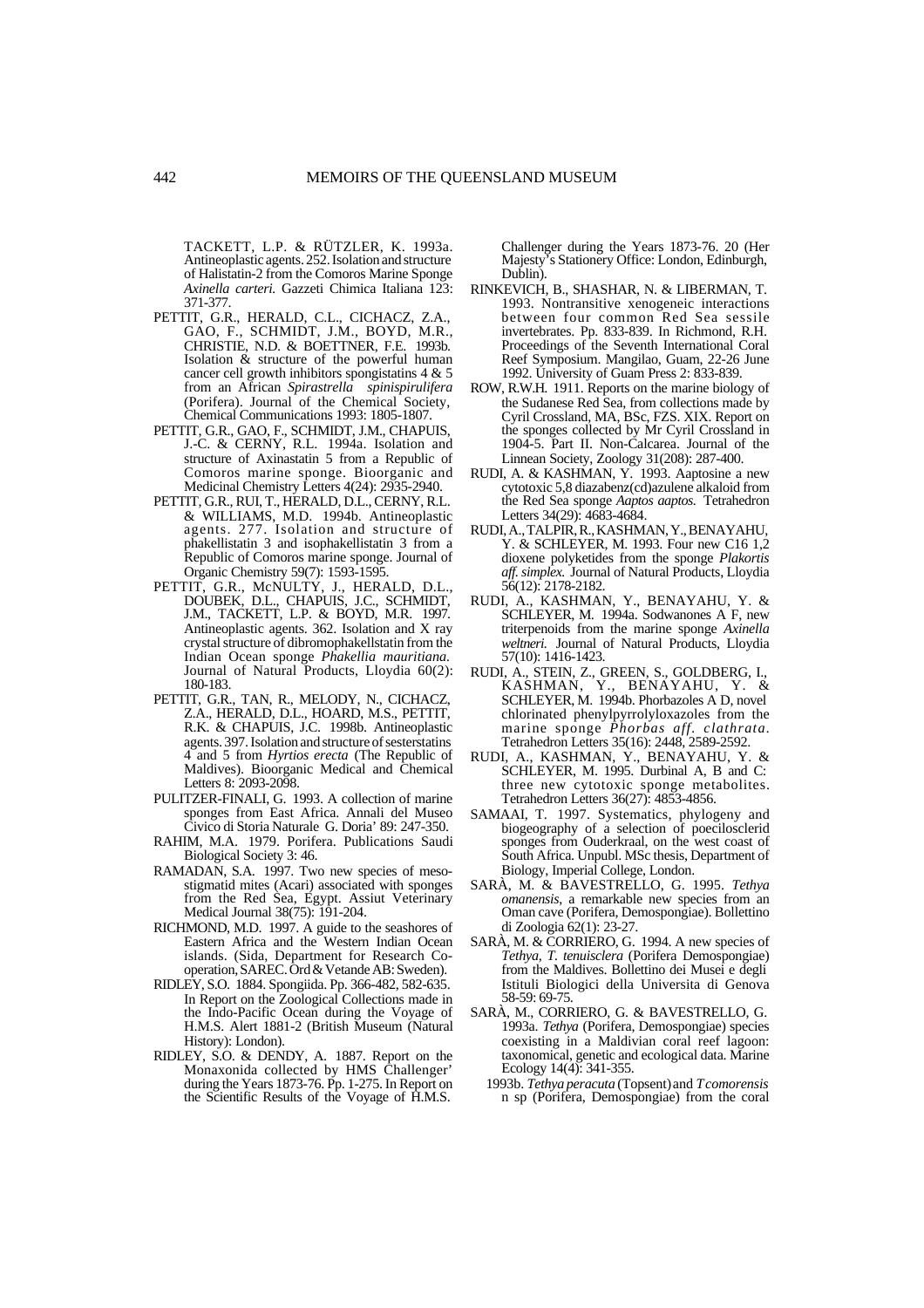reef of Mayotte (Comores). Bollettino di Zoologia 60: 219-224.

- SARÀ, M., PANSINI, M. & PRONZATO, R. 1979. Zonation of photophilous sponges related to water movement in reef biotypes of Obhor Creek (Red Sea). In Lévi, C. & Boury-Esnault, N. (eds) Biologie des Spongiaires. Sponge Biology. Colloques Internationaux du Centre National de la Recherche Scientifique (291): 282-288.
- SCHLEYER, M.H. 1991. Shell borers in the oyster, *Striostrea margaritacea*: pests or symbionts? Symbiosis 10(1-3): 135-144.
- SCHMIDT, E.O. 1862. Die Spongien des Adriatischen Meeres (Wilhelm Engelmann: Leipzig).
- SCHMIDT, E.W., HARPER, M.K. & FAULKNER, D.J. 1997. Mozamides A and B, cyclic peptides from a theonellid sponge from Mozambique. Journal of Natural Products, Lloydia 60(8): 779-782.
- SOEST, R.W.M. van 1984. Marine sponges from Curaçao and other Caribbean localities. Part III. Poecilosclerida. Studies on the Fauna of Curaçao and other Caribbean Islands (199): 1-167.
	- 1993. Distribution of sponges on the Mauritanian continental shelf. In Wolff, W.J., van der Land, J., Nienhuis, P.H. & de Wilde, P.A.W.J. (eds) Ecological studies in the coastal waters of Mauritania. Hydrobiologia: 258: 95-106.
	- 1994a. Demosponge distribution patterns. Pp.  $213-224$ . In Soest, R.W.M. van, Kempen, T.M.G. van & Braekman, J.-C. (eds) Sponges in time and space. (Balkema: Rotterdam).
	- 1994b. Sponges of the Seychelles. Pp. 65-74. In van der Land, J. (ed.) Oceanic reefs of the Seychelles: report on a cruise of RV Tyro to the Seychelles in 1992 and 1993 (National Museum of Natural History: Leiden).
- SOEST, R.W.M. VAN & HAJDU, E. 1997. Marine area relationships from twenty sponge phylogenies. A comparison of methods and coding strategies. Cladistics 13: 1-20.
- SOEST, R.W.M. VAN, ZEA, S. & KIELMAN, M. 1994. New species of *Zyzzya, Cornulella* and *Damiria* (Porifera: Poecilosclerida), with a review of fistular genera of Iophonidae. Bijdragen tot de Dierkunde 64(3): 163-192.
- SOKOLOFF, S., HALEVY, S., USIELI, V., COLORNI, A. & SAREL, S. 1982. Prianicin A and B, nor sesterterpenoid peroxide antibiotics from Red Sea sponges. Experientia, Basel 38: 337-338.
- SOLLAS, I.B.J. 1908. The inclusion of foreign bodies by sponges, with a description of a new genus and species of Monaxonida. Annals and Magazine of Natural History (8) 1: 395-401.
- STEPHENS, J. 1915. Atlantic sponges collected by the Scottish National Antarctic Expedition. Transactions of the Royal Society of Edinburgh 50: 423-467.
- THOMAS, P.A. 1973. Marine Demospongiae of Mahe Island in the Seychelles Bank (Indian Ocean).

Annales du Musée Royal de l'Afrique Central-Tervulen, Belgique (8, Sciences Zoologiques) (203): 1-91.

- 1975. Boring sponges of Zuari and Mandovi Estuaries. Bulletin of the Department of Marine Science University of Cochin 7(1): 117-126.
- 1976a. Marine Demospongiae of Zanzibar Island. Journal of the Marine Biology Association of India 18(3): 448-460.
- 1976b. The history of spongology of the Indian Ocean. Journal of the Marine Biological Association of India 18(3): 610-625
- 1979a. Demospongiae of Minicoy Island (Indian Ocean) Part  $\tilde{1}$  – orders Keratosida and Haplosclerida. Journal of the Marine Biological Association of India 21(1-2): 10-16.
- 1979b. *Endectyon lamellosa* n. sp., (Demospongiae: Poecilosclerida, Raspailiidae) from the Indian seas and a revised key to the Indian species of *Endectyon* Topsent. Journal of the Marine Biological Association of India 18(1): 169-172.
- 1979c. Studies of sponges of Mozambique Channel 1. Sponges of Inhaca Island. 2. Sponges of Mambone and Paradise Islands. Annales du Musée Royal de l'Afrique Centrale, Tervuren, Belgique (8, Sciences Zoologiques). Koninklijk Museum Voor Midden-Afrika Tervuren Belgie Annalen Zoologische Wetenschappen (227): 1-73.
- 1980a. Demospongiae of Minicoy Island (Indian Ocean) Part 2 - order Poecilosclerida. Journal of the Marine Biological Association of India 22(1-2): 1-7.
- 1980b. Demospongiae of Minicoy Island (Indian Ocean) Part 3 - orders Halichondrida, Hadromerida, Epipolasida and Choristida. Journal of the Marine Biological Association of India 22(1-2): 8-20.
- 1981a. Marine Demospongiae of Ras Iwatine (Kenya). Journal of the Marine Biological Association of India 18(3): 642-649.
- 1981b. A second collection of marine Demospongiae from Mahe Island in the Seychelles Bank (Indian Ocean). Koninklijk Museum Voor Midden-Afrika Tervuren Belgie Annalen Zoologische Wetenschappen (233): 1-54.
- 1988. Sponge generated bioerosion in Lakshadweep. Indian Council of Agricultural Research Marine Fisheries Information Service Technical and Extension Series (86): 20-26.
- 1989. 13. Sponge fauna of Lakshadweep. Central Marine Fisheries Research Institute (1989): 150-161.
- THOMAS, P.A., GOPINADHA PILLAI, C.S. & RAJAGOPALAN, M.S. 1997. Demospongiae of the Gulf of Kutch. Journal of the Marine Biolog ical Association of India 38(1-2): 124-132.
- THOMSON, W. 1868. On the vitreous' sponges. Annals and Magazine of Natural History (4) 1: 114-132.